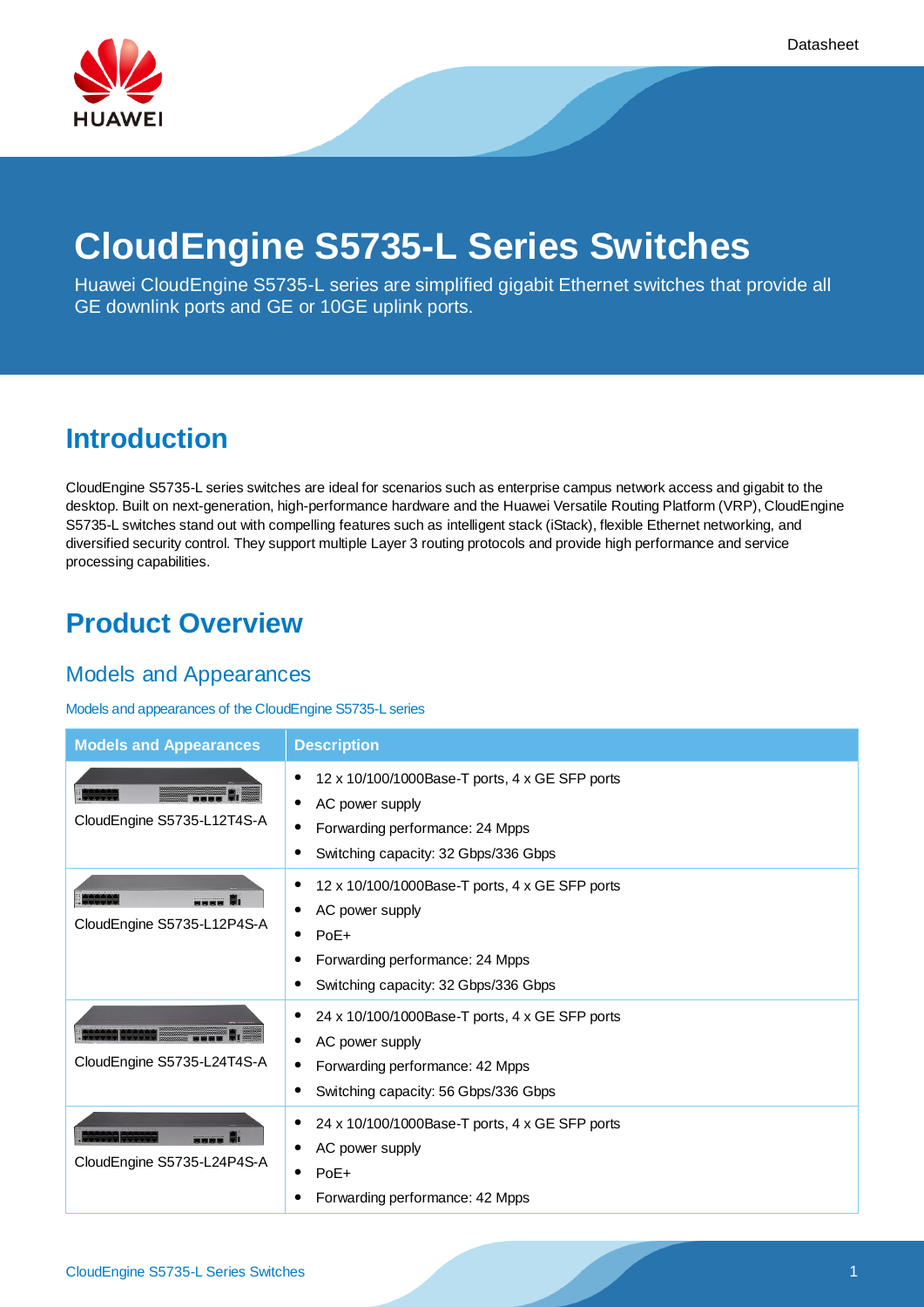| <b>Models and Appearances</b>               | <b>Description</b>                                                                                                                                                   |
|---------------------------------------------|----------------------------------------------------------------------------------------------------------------------------------------------------------------------|
|                                             | Switching capacity: 56 Gbps/336 Gbps<br>$\bullet$                                                                                                                    |
| CloudEngine S5735-L24T4X-A                  | 24 x 10/100/1000Base-T ports, 4 x 10 GE SFP+ ports<br>٠<br>AC power supply<br>Forwarding performance: 96 Mpps<br>Switching capacity: 128 Gbps/336 Gbps               |
| SERAAR KANSAS<br>CloudEngine S5735-L24P4X-A | 24 x 10/100/1000Base-T ports, 4 x 10 GE SFP+ ports<br>AC power supply<br>PoE+<br>Forwarding performance: 96 Mpps<br>Switching capacity: 128 Gbps/336 Gbps            |
| CloudEngine S5735-L48T4S-A                  | 48 x 10/100/1000Base-T ports, 4 x GE SFP ports<br>AC power supply<br>Forwarding performance: 78 Mpps<br>Switching capacity: 104 Gbps/432 Gbps                        |
| CloudEngine S5735-L48T4X-A                  | 48 x 10/100/1000Base-T ports, 4 x 10 GE SFP+ ports<br>AC power supply<br>Forwarding performance: 132 Mpps<br>Switching capacity: 176 Gbps/432 Gbps                   |
| CloudEngine S5735-L48P4X-A                  | 48 x 10/100/1000Base-T ports, 4 x 10 GE SFP+ ports<br>٠<br>AC power supply<br>PoE+<br>Forwarding performance: 132 Mpps<br>Switching capacity: 176 Gbps/432 Gbps      |
| CloudEngine S5735-L32ST4X-A                 | 24 x GE SFP ports, 8 x 10/100/1000Base-T ports, 4 x 10 GE SFP+ ports<br>AC power supply<br>Forwarding performance: 108 Mpps<br>Switching capacity: 144 Gbps/432 Gbps |

## Power Supply

Technical specifications of the power supplies applicable to the CloudEngine S5735-L series

| <b>Power Module</b> | <b>Technical Specifications</b>                                                                                                                                                                                                                                                                                                                  | <b>Applied Switch Model</b>      |
|---------------------|--------------------------------------------------------------------------------------------------------------------------------------------------------------------------------------------------------------------------------------------------------------------------------------------------------------------------------------------------|----------------------------------|
| PAC1000S56-CB       | Dimensions (H x W x D): 40 mm x 90 mm x 215 mm<br>$(1.6$ in. x 3.5 in. x 8.5 in.)<br>Weight: 1.1 kg (2.43 lb)<br>Rated input voltage range:<br>$-$ 100 V AC to 130 V AC, 50/60 Hz<br>200 V AC to 240 V AC, 50/60 Hz<br>240 V DC<br>Maximum input voltage range:<br>90 V AC to 290 V AC, 45 Hz to 65 Hz<br>190 V DC to 290 V DC<br>Input current: | CloudEngine S5735-<br>$L48P4X-A$ |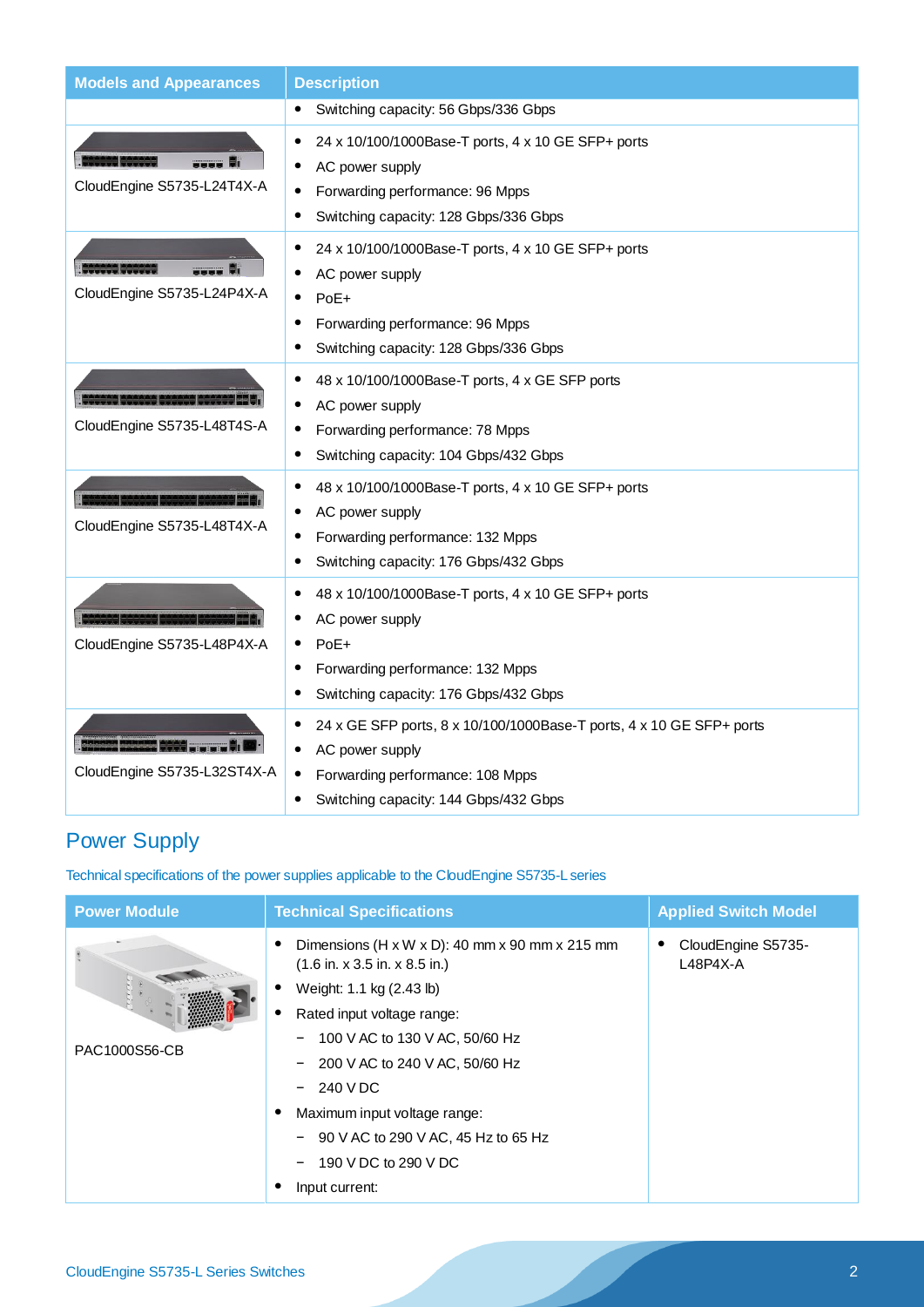| <b>Power Module</b> | <b>Technical Specifications</b>                                                                                    | <b>Applied Switch Model</b> |
|---------------------|--------------------------------------------------------------------------------------------------------------------|-----------------------------|
|                     | 100 V AC to 130 V AC: 12 A                                                                                         |                             |
|                     | 200 V AC to 240 V AC: 8 A                                                                                          |                             |
|                     | $-240$ V DC: 8 A                                                                                                   |                             |
|                     | Maximum output current:                                                                                            |                             |
|                     | $-$ 100 V AC to 130 V AC input: 16.08 A                                                                            |                             |
|                     | 200 V AC to 240 V AC input and 240 V DC input:<br>17.86 A                                                          |                             |
|                     | Maximum output power:                                                                                              |                             |
|                     | - Total power: $900 W (100 V AC$ to $130 V AC$<br>input)/1000 W (200 V AC to 240 V AC input and 240<br>V DC input) |                             |
|                     | Hot swap: Supported                                                                                                |                             |

CloudEngine S5735-L48P4X-A is a PoE switch. It has one power module slot, which can have a 1000 W PoE power module installed.

The following table lists its power supply configurations.

#### Power supply configurations of CloudEngine S5735-L48P4X-A

| <b>Power Module</b>   | <b>Available PoE Power</b> | <b>Maximum Number of Ports (Fully Loaded)</b>                |
|-----------------------|----------------------------|--------------------------------------------------------------|
| 1000 W AC PoE (220 V) | 874 W                      | 802.3af (15.4 W per port): 48<br>802.3at (30 W per port): 29 |
| 1000 W AC PoE (110 V) | 779 W                      | 802.3af (15.4 W per port): 48<br>802.3at (30 W per port): 25 |

#### Power supply of CloudEngine S5735-L24P4X-A

| l Power Module           | <b>Available PoE Power</b> | <b>Maximum Number of Ports (Fully Loaded)</b>                |
|--------------------------|----------------------------|--------------------------------------------------------------|
| Built-in AC Power Module | 380 W                      | 802.3af (15.4 W per port): 24<br>802.3at (30 W per port): 12 |

#### Power supply of CloudEngine S5735-L24P4S-A

| l Power Module I         | <b>Available PoE Power</b> | <b>Maximum Number of Ports (Fully Loaded)</b> |
|--------------------------|----------------------------|-----------------------------------------------|
| Built-in AC Power Module | 380 W                      | 802.3af (15.4 W per port): 24                 |
|                          |                            | 802.3at (30 W per port): 12                   |

#### Power supply of CloudEngine S5735-L12P4S-A

| l Power Module <b>\</b>  | <b>Available PoE Power</b> | Maximum Number of Ports (Fully Loaded)                       |
|--------------------------|----------------------------|--------------------------------------------------------------|
| Built-in AC Power Module | 360 W                      | 802.3af (15.4 W per port): 12<br>802.3at (30 W per port): 12 |

## **Product Features and Highlights**

#### **Flexible Ethernet Networking**

 In addition to supporting traditional Spanning Tree Protocol (STP), Rapid Spanning Tree Protocol (RSTP), and Multiple Spanning Tree Protocol (MSTP), CloudEngine S5735-L is also designed with Huawei-developed Smart Ethernet Protection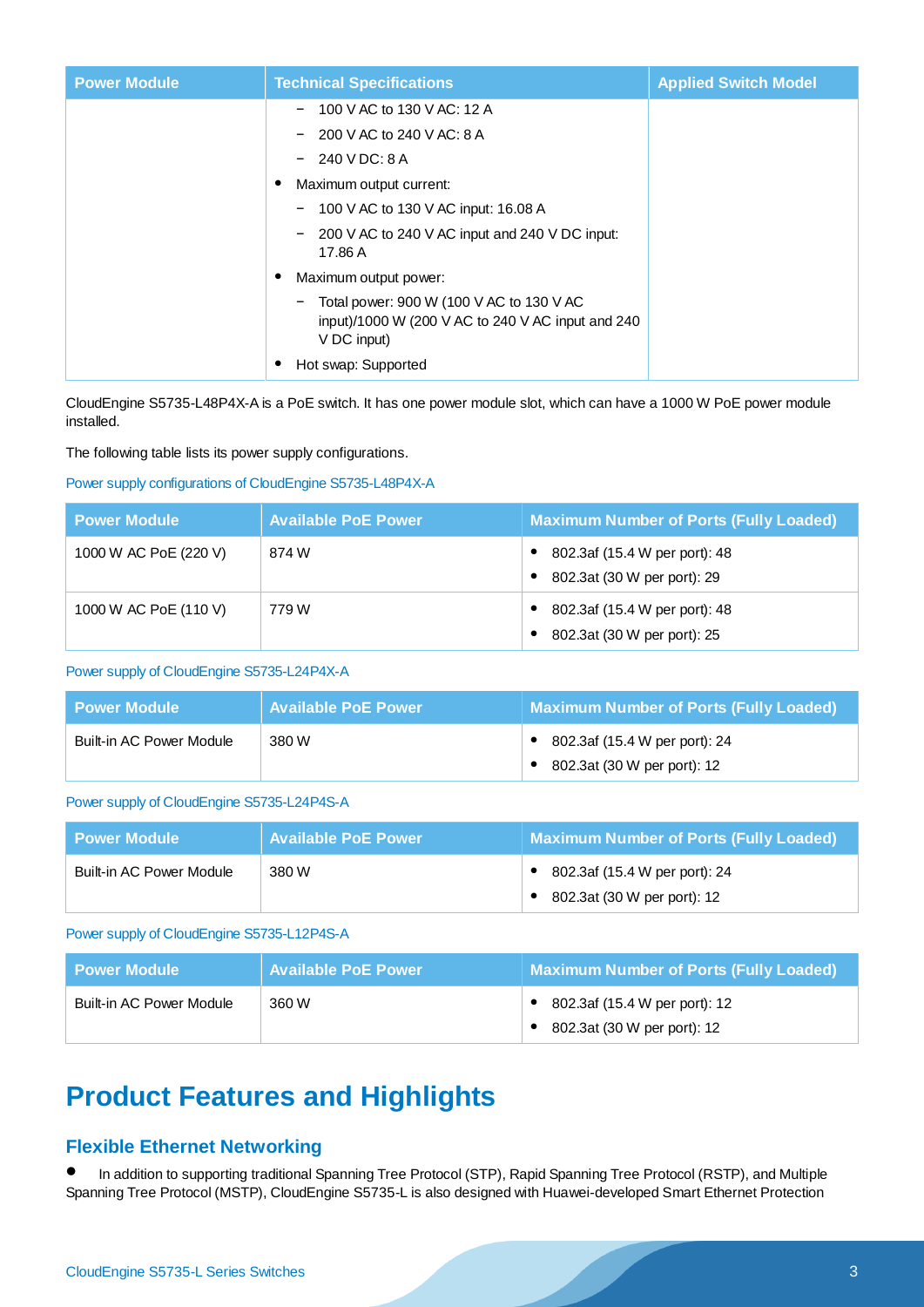(SEP) technology and the industry's latest Ethernet Ring Protection Switching (ERPS) technology. SEP is a ring protection protocol specific to the Ethernet link layer, and applies to various ring network topologies, such as open ring topology, closed ring topology, and cascading ring topology. This protocol is reliable, easy to maintain, and implements fast protection switching within 50 ms. ERPS is defined in ITU-T G.8032, and it implements millisecond-level protection switching based on traditional Ethernet MAC and bridging functions.

 CloudEngine S5735-L supports Smart Link, which implements backup of uplinks. One CloudEngine S5735-L switch can connect to multiple aggregation switches through multiple links, significantly improving reliability of access devices.

CloudEngine S5735-L supports Ethernet OAM (IEEE 802.3ah/802.1ag) to fast-detect link faults.

### **Diversified Security Control**

 CloudEngine S5735-L supports 802.1X authentication, MAC address authentication, and hybrid authentication on a per port basis, as well as Portal authentication on a per VLANIF interface basis, and implements dynamic policy delivery (VLAN, QoS, and ACL) to users.

 CloudEngine S5735-L provides a series of mechanisms to defend against DoS attacks and user-targeted attacks. DoS attacks are targeted at switches and include SYN flood, Land, Smurf, and ICMP flood attacks. User-targeted attacks include bogus DHCP server attacks, IP/MAC address spoofing, DHCP request flood, and changing of the DHCP CHADDR value.

 CloudEngine S5735-L sets up and maintains a DHCP snooping binding table, and discards the packets that do not match the table entries. The DHCP snooping trusted port feature ensures that users connect only to the authorized DHCP server.

 CloudEngine S5735-L supports strict ARP learning. This feature prevents ARP spoofing attackers from exhausting ARP entries so that users can connect to the Internet normally.

#### **Easy Operation and Maintenance**

 CloudEngine S5735-L supports Huawei Easy Operation, a solution that provides zero-touch deployment, replacement of faulty devices without additional configuration, USB-based deployment, batch device configuration, and batch remote upgrade. The Easy Operation solution facilitates device deployment, upgrade, service provisioning, and other management and maintenance operations, and also greatly reduces O&M costs. CloudEngine S5735-L can be managed and maintained using Simple Network Management Protocol (SNMP) V1, V2, and V3, Command Line Interface (CLI), web-based network management system, or Secure Shell (SSH) V2.0. Additionally, it supports remote network monitoring (RMON), multiple log hosts, port traffic statistics collection, and network quality analysis, paving the way for network optimization and reconstruction.

 CloudEngine S5735-L supports the EasyDeploy function. Specifically, the Commander collects the topology information of the downstream clients and saves client startup information based on the topology. Clients can be replaced without configuration. Configuration and scripts can be delivered to clients in batches. In addition, the configuration delivery result can be queried. The Commander can also collect and display power consumption information on the entire network.

 CloudEngine S5735-L can use the GARP VLAN Registration Protocol (GVRP) to implement VLAN dynamic distribution, registration, and attribute propagation. GVRP reduces manual configuration workload and ensures correct configuration.

 CloudEngine S5735-L supports MUX VLAN, which involves a principal VLAN and multiple subordinate VLANs. Subordinate VLANs are classified into group VLANs and separate VLANs. Ports in the principal VLAN can communicate with ports in subordinate VLANs. Ports in a subordinate group VLAN can communicate with each other, whereas ports in a subordinate separate VLAN cannot communicate with each other. CloudEngine S5735-L also supports VLAN Central Management Protocol (VCMP) and VLAN-Based Spanning Tree (VBST) protocol.

#### **iStack**

 CloudEngine S5735-L supports intelligent stack (iStack). This technology combines multiple switches into a logical switch. Member switches in a stack implement redundancy backup to improve device reliability and use inter-device link aggregation to improve link reliability.

 iStack provides high network scalability. You can increase ports, bandwidth, and processing capacity of a stack by simply adding member switches to the stack.

 iStack also simplifies device configuration and management. After a stack is set up, multiple physical switches are virtualized into one logical device. You can log in to any member switch in the stack to manage all the member switches in the stack. CloudEngine S5735-L support stacking through electrical ports.

#### **Excellent Network Traffic Analysis**

 CloudEngine S5735-L supports the sFlow function. It uses a method defined in the sFlow standard to sample traffic passing through it and sends sampled traffic to the collector in real time. The collected traffic statistics are used to generate statistical reports, helping enterprises maintain their networks.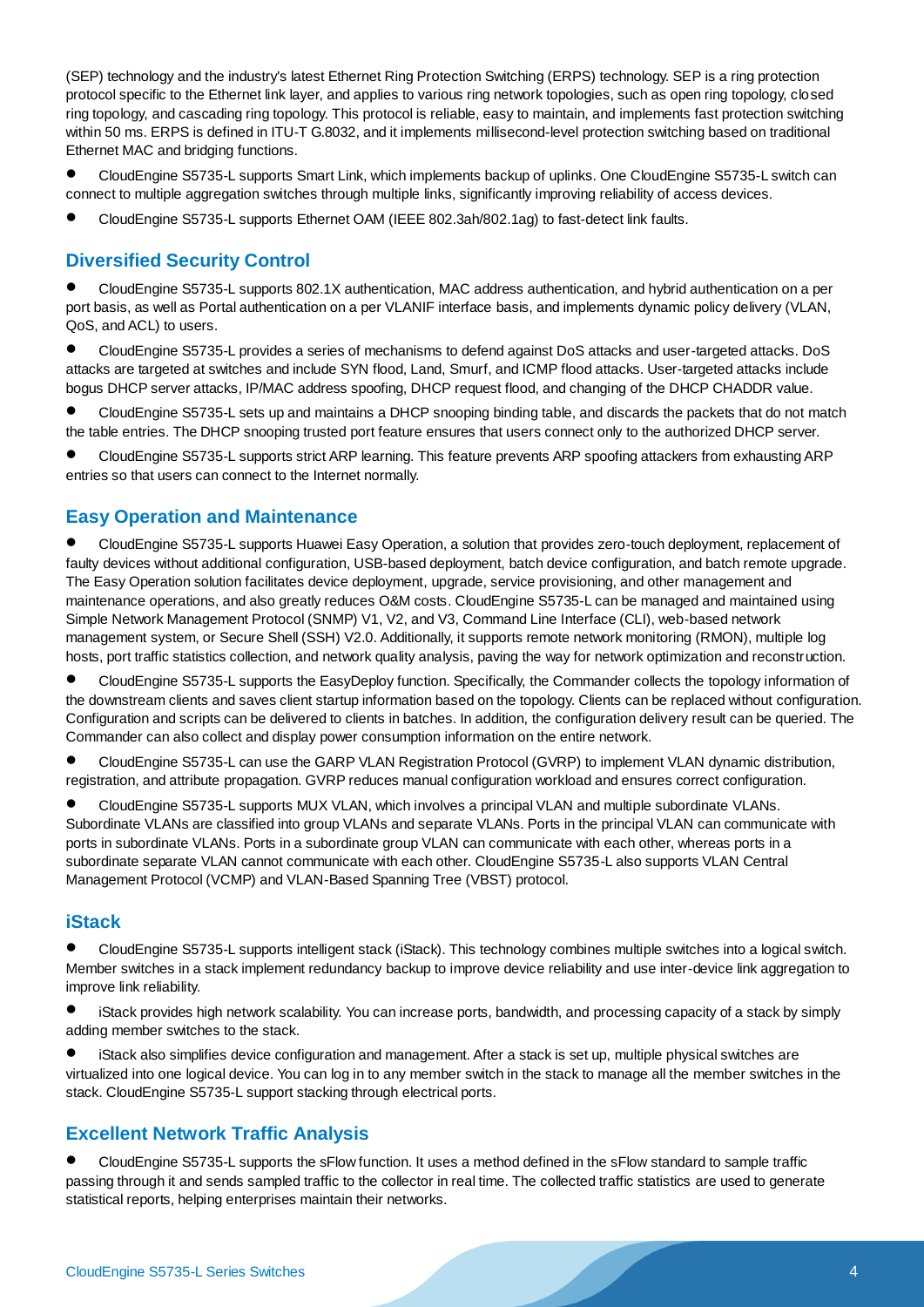#### **PoE Function**

 **Perpetual PoE**: When a PoE switch is abnormal Power-off or the software version is upgraded, the power supply to PDs is not interrupted. This capability ensures that PDs are not powered off during the switch reboot.

 **Fast PoE**: PoE switches can supply power to PDs within seconds after they are powered on. This is different from common switches that generally take 1 to 3 minutes to start to supply power to PDs. When a PoE switch reboots due to a power failure, the PoE switch continues to supply power to the PDs immediately after being powered on without waiting until it finishes reboot. This greatly shortens the power failure time of PDs.

#### **Intelligent O&M**

 CloudEngine S5735-L provides telemetry technology to collect device data in real time and send the data to Huawei campus network analyzer CampusInsight. The CampusInsight analyzes network data based on the intelligent fault identification algorithm, accurately displays the real-time network status, effectively demarcates and locates faults in a timely manner, and identifies network problems that affect user experience, accurately guaranteeing user experience.

 CloudEngine S5735-L supports a variety of intelligent O&M features for audio and video services, including the enhanced Media Delivery Index (eMDI). With this eDMI function, the switch can function as a monitored node to periodically conduct statistics and report audio and video service indicators to the CampusInsight platform. In this way, the CampusInsight platform can quickly demarcate audio and video service quality faults based on the results of multiple monitored nodes.

#### **Intelligent Upgrade**

 CloudEngine S5735-L supports the intelligent upgrade feature. Specifically, CloudEngine S5735-L obtains the version upgrade path and downloads the newest version for upgrade from the Huawei Online Upgrade Platform (HOUP). The entire upgrade process is highly automated and achieves one-click upgrade. In addition, preloading the version is supported, which greatly shortens the upgrade time and service interruption time.

 The intelligent upgrade feature greatly simplifies device upgrade operations and makes it possible for the customer to upgrade the version independently. This greatly reduces the customer's maintenance costs. In addition, the upgrade policies on the HOUP platform standardize the upgrade operations, which greatly reduces the risk of upgrade failures.

#### **Cloud Management**

 The Huawei cloud management platform allows users to configure, monitor, and inspect switches on the cloud, reducing on-site deployment and O&M manpower costs and decreasing network OPEX. Huawei switches support both cloud management and on-premise management modes. These two management modes can be flexibly switched as required to achieve smooth evolution while maximizing return on investment (ROI).

#### **OPS**

 CloudEngine S5735-L supports Open Programmability System (OPS), an open programmable system based on the Python language. IT administrators can program the O&M functions of a CloudEngine S5735-L switch through Python scripts to quickly innovate functions and implement intelligent O&M.

## **Product Specifications**

### Functions and Features

Function and feature metrics for the CloudEngine S5735-L series

| <b>Function and Feature</b>          |                                                | <b>Description</b>                    | <b>CloudEngine S5735-L-A</b> |
|--------------------------------------|------------------------------------------------|---------------------------------------|------------------------------|
| Ethernet features<br>Ethernet basics | Full-duplex, half-duplex, and auto-negotiation | Yes                                   |                              |
|                                      |                                                | Rate auto-negotiation on an interface | Yes                          |
|                                      |                                                | Auto MDI and MDI-X                    | Yes                          |
|                                      |                                                | Flow control on an interface          | Yes                          |
|                                      | Jumbo frames                                   | Yes                                   |                              |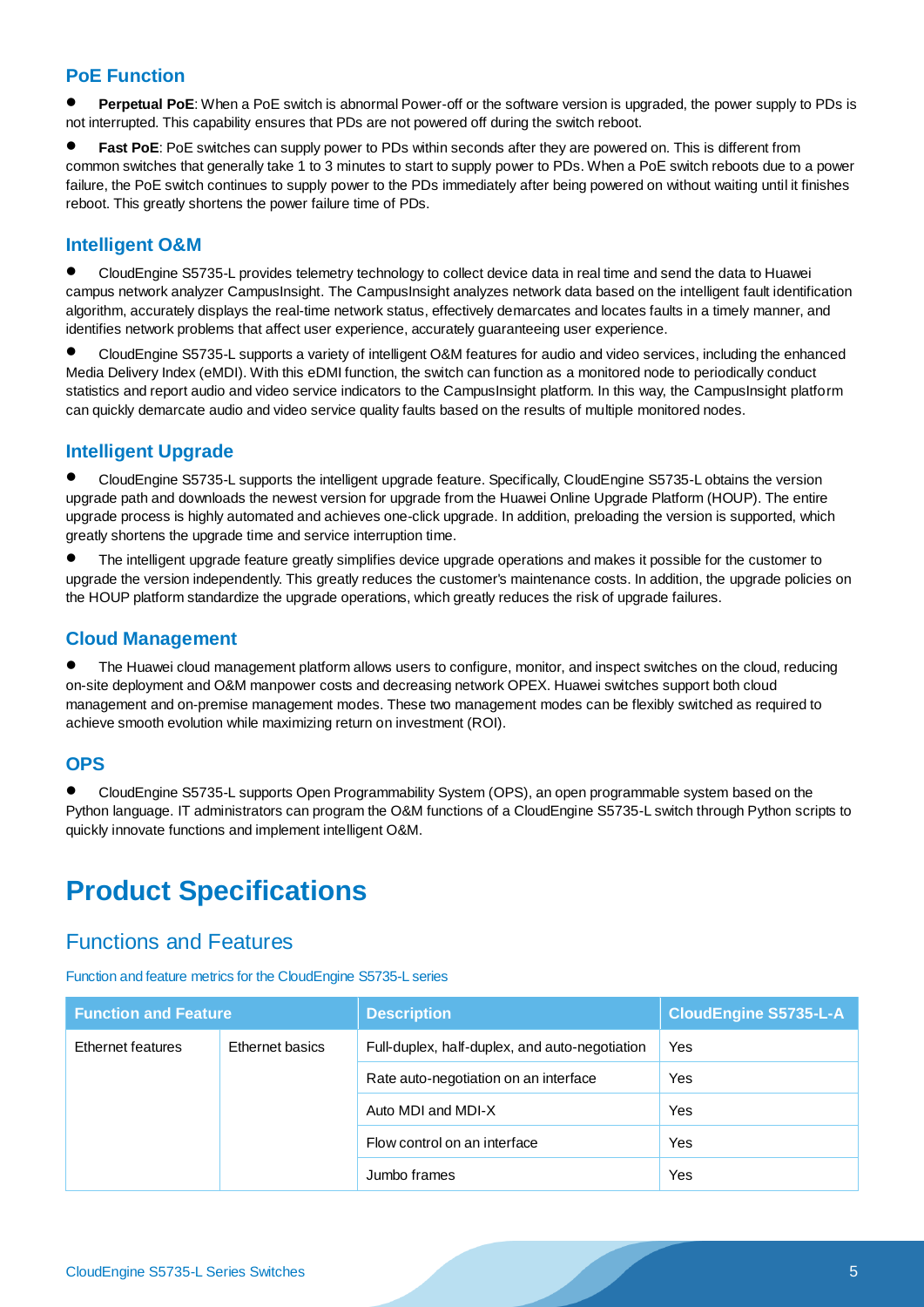| <b>Function and Feature</b> |             | <b>Description</b>                                                      | <b>CloudEngine S5735-L-A</b> |
|-----------------------------|-------------|-------------------------------------------------------------------------|------------------------------|
|                             |             | Link aggregation                                                        | Yes                          |
|                             |             | Load balancing among links of a trunk                                   | Yes                          |
|                             |             | Transparent transmission of Layer 2 protocol<br>packets                 | Yes                          |
|                             |             | Device Link Detection Protocol (DLDP)                                   | Yes                          |
|                             |             | Link Layer Discovery Protocol (LLDP)                                    | Yes                          |
|                             |             | Link Layer Discovery Protocol-Media<br>Endpoint Discovery (LLDP-MED)    | Yes                          |
|                             |             | Interface isolation                                                     | Yes                          |
|                             |             | Broadcast traffic suppression on an interface                           | Yes                          |
|                             |             | Multicast traffic suppression on an interface                           | Yes                          |
|                             |             | Unknown unicast traffic suppression on an<br>interface                  | Yes                          |
|                             |             | VLAN broadcast traffic suppression                                      | Yes                          |
|                             |             | VLAN multicast traffic suppression                                      | Yes                          |
|                             |             | VLAN unknown unicast traffic suppression                                | Yes                          |
|                             | <b>VLAN</b> | <b>VLAN</b> specification                                               | 4094                         |
|                             |             | VLANIF interface specification                                          | 1024                         |
|                             |             | Access mode                                                             | Yes                          |
|                             |             | Trunk mode                                                              | Yes                          |
|                             |             | Hybrid mode                                                             | Yes                          |
|                             |             | QinQ mode                                                               | Yes                          |
|                             |             | Default VLAN                                                            | Yes                          |
|                             |             | VLAN assignment based on interfaces                                     | Yes                          |
|                             |             | VLAN assignment based on protocols                                      | Yes                          |
|                             |             | VLAN assignment based on IP subnets                                     | Yes                          |
|                             |             | VLAN assignment based on MAC addresses                                  | Yes                          |
|                             |             | VLAN assignment based on MAC address +<br>IP address                    | Yes                          |
|                             |             | VLAN assignment based on MAC address +<br>IP address + interface number | Yes                          |
|                             |             | Adding double VLAN tags to packets based<br>on interfaces               | Yes                          |
|                             |             | VLAN mapping                                                            | Yes                          |
|                             |             | Selective QinQ                                                          | Yes                          |
|                             |             | MUX VLAN                                                                | Yes                          |
|                             |             | Voice VLAN                                                              | Yes                          |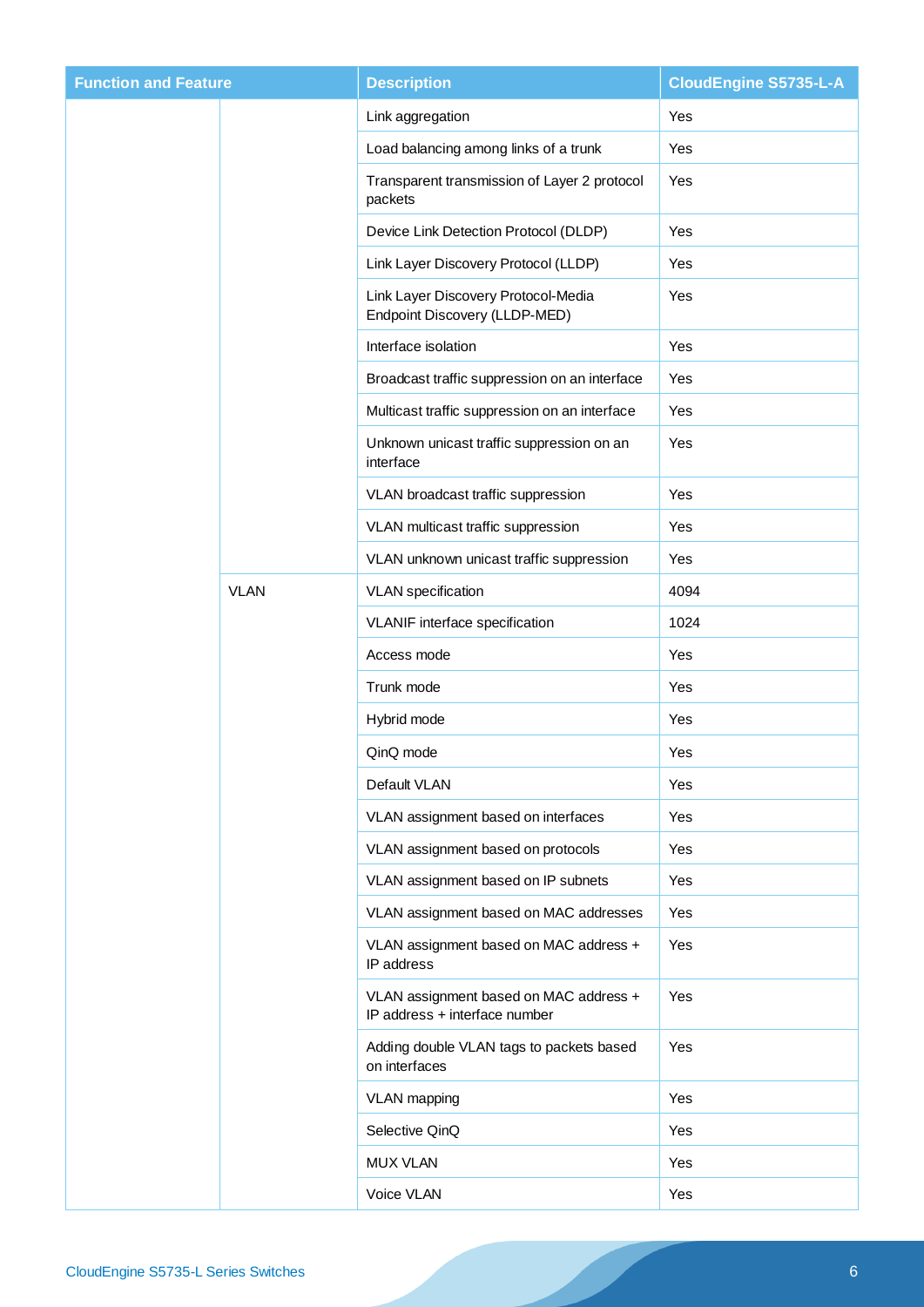| <b>Function and Feature</b> |                    | <b>Description</b>                                    | <b>CloudEngine S5735-L-A</b> |
|-----------------------------|--------------------|-------------------------------------------------------|------------------------------|
|                             |                    | Guest VLAN                                            | Yes                          |
|                             | <b>GVRP</b>        | GARP                                                  | Yes                          |
|                             |                    | <b>GVRP</b>                                           | Yes                          |
|                             | <b>VCMP</b>        | <b>VCMP</b>                                           | Yes                          |
|                             | <b>MAC</b>         | MAC address                                           | 16512                        |
|                             |                    | Automatic learning of MAC addresses                   | Yes                          |
|                             |                    | Automatic aging of MAC addresses                      | Yes                          |
|                             |                    | Static, dynamic, and blackhole MAC address<br>entries | Yes                          |
|                             |                    | Interface-based MAC address learning<br>limiting      | Yes                          |
|                             |                    | Sticky MAC                                            | Yes                          |
|                             |                    | MAC address flapping detection                        | Yes                          |
|                             |                    | MAC address spoofing defense                          | Yes                          |
|                             |                    | Port bridge                                           | Yes                          |
|                             | <b>ARP</b>         | <b>Static ARP</b>                                     | Yes                          |
|                             |                    | Dynamic ARP                                           | Yes                          |
|                             |                    | ARP entry                                             | 4096                         |
|                             |                    | ARP aging detection                                   | Yes                          |
|                             |                    | Intra-VLAN proxy ARP                                  | Yes                          |
|                             |                    | Routed proxy ARP                                      | Yes                          |
| Ethernet loop<br>protection | <b>MSTP</b>        | <b>STP</b>                                            | Yes                          |
|                             |                    | <b>RSTP</b>                                           | Yes                          |
|                             |                    | <b>MSTP</b>                                           | Yes                          |
|                             |                    | <b>VBST</b>                                           | Yes                          |
|                             |                    | <b>BPDU</b> protection                                | Yes                          |
|                             |                    | Root protection                                       | Yes                          |
|                             |                    | Loop protection                                       | Yes                          |
|                             |                    | Defense against TC BPDU attacks                       | Yes                          |
|                             | Loopback detection | Loop detection on an interface                        | Yes                          |
|                             | <b>SEP</b>         | <b>SEP</b>                                            | Yes                          |
|                             | Smart Link         | <b>Smart Link</b>                                     | Yes                          |
|                             |                    | Smart Link multi-instance                             | Yes                          |
|                             |                    | Monitor Link                                          | Yes                          |
|                             | <b>RRPP</b>        | <b>RRPP</b>                                           | Yes                          |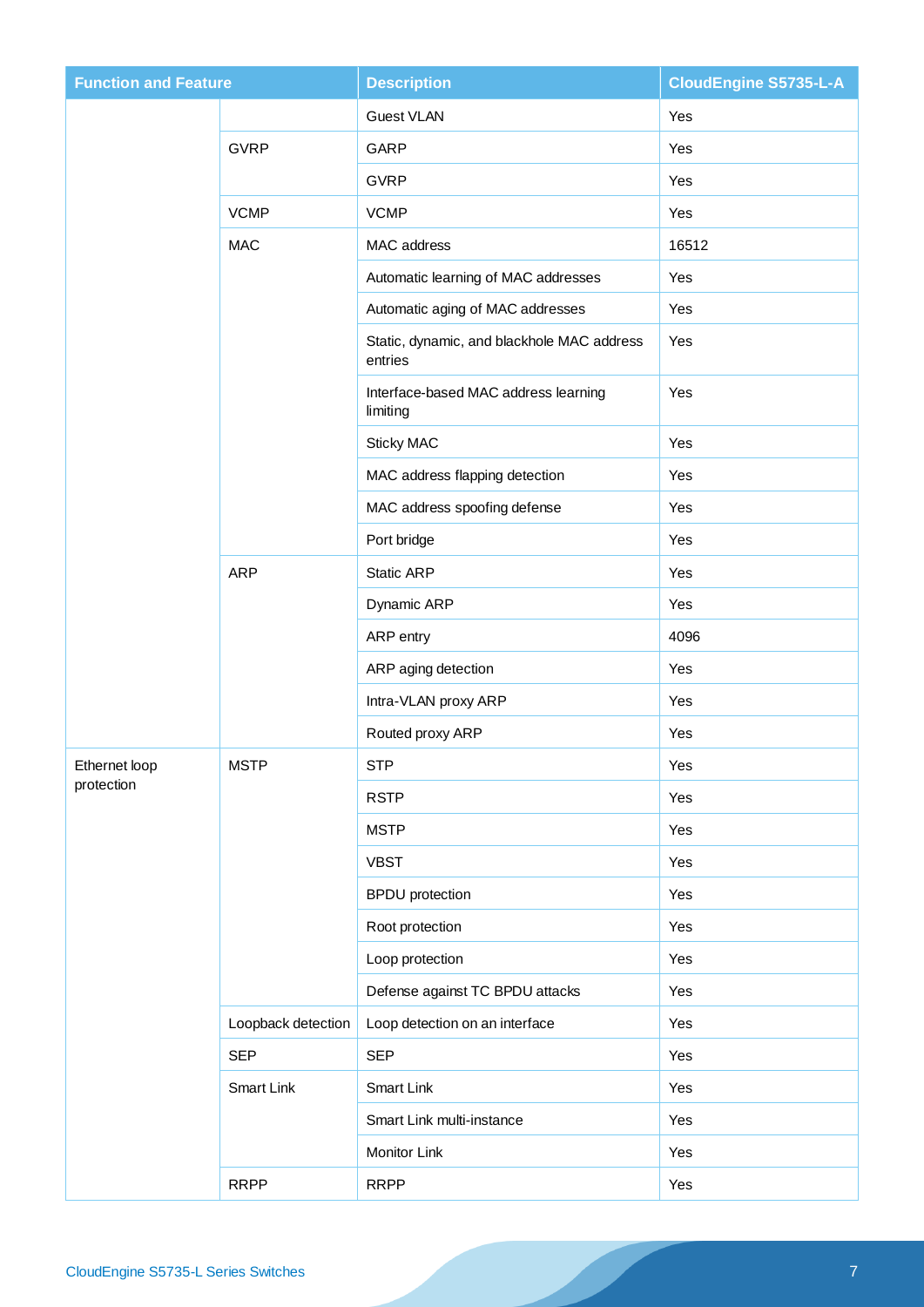| <b>Function and Feature</b> |                               | <b>Description</b>                                         | <b>CloudEngine S5735-L-A</b> |
|-----------------------------|-------------------------------|------------------------------------------------------------|------------------------------|
|                             |                               | Single RRPP ring                                           | Yes                          |
|                             |                               | Tangent RRPP ring                                          | Yes                          |
|                             |                               | Intersecting RRPP ring                                     | Yes                          |
|                             |                               | Hybrid networking of RRPP rings and other<br>ring networks | Yes                          |
|                             | <b>ERPS</b>                   | G.8032 v1                                                  | Yes                          |
|                             |                               | G.8032 v2                                                  | Yes                          |
|                             |                               | ERPS semi-ring topology                                    | Yes                          |
|                             |                               | ERPS closed-ring topology                                  | Yes                          |
| IPv4/IPv6 forwarding        | IPv4 and unicast              | IPv4 static routing                                        | Yes                          |
|                             | routing                       | <b>VRF</b>                                                 | Yes                          |
|                             |                               | <b>DHCP</b> client                                         | Yes                          |
|                             |                               | <b>DHCP</b> server                                         | Yes                          |
|                             |                               | DHCP relay                                                 | Yes                          |
|                             |                               | Routing policies                                           | Yes                          |
|                             |                               | IPv4 routes                                                | 4096                         |
|                             |                               | RIP <sub>v1</sub>                                          | Yes                          |
|                             |                               | RIP <sub>v2</sub>                                          | Yes                          |
|                             |                               | <b>OSPF</b>                                                | Yes                          |
|                             |                               | Policy-based routing (PBR)                                 | Yes                          |
|                             | Multicast routing<br>teatures | IGMPv1/v2/v3                                               | Yes                          |
|                             |                               | PIM-DM                                                     | Yes                          |
|                             |                               | PIM-SM                                                     | Yes                          |
|                             |                               | <b>MSDP</b>                                                | Yes                          |
|                             |                               | IPv4 multicast routes                                      | 1500                         |
|                             |                               | IPv6 multicast routes                                      | 1500                         |
|                             |                               | Multicast routing policies                                 | Yes                          |
|                             |                               | <b>RPF</b>                                                 | Yes                          |
|                             | IPv6 features                 | IPv6 protocol stack                                        | Yes                          |
|                             |                               | ND                                                         | Yes                          |
|                             |                               | ND entry                                                   | 1024                         |
|                             |                               | ND snooping                                                | Yes                          |
|                             |                               | DHCPv6 snooping                                            | Yes                          |
|                             |                               | RIPng                                                      | Yes                          |
|                             |                               | DHCPv6 server                                              | Yes                          |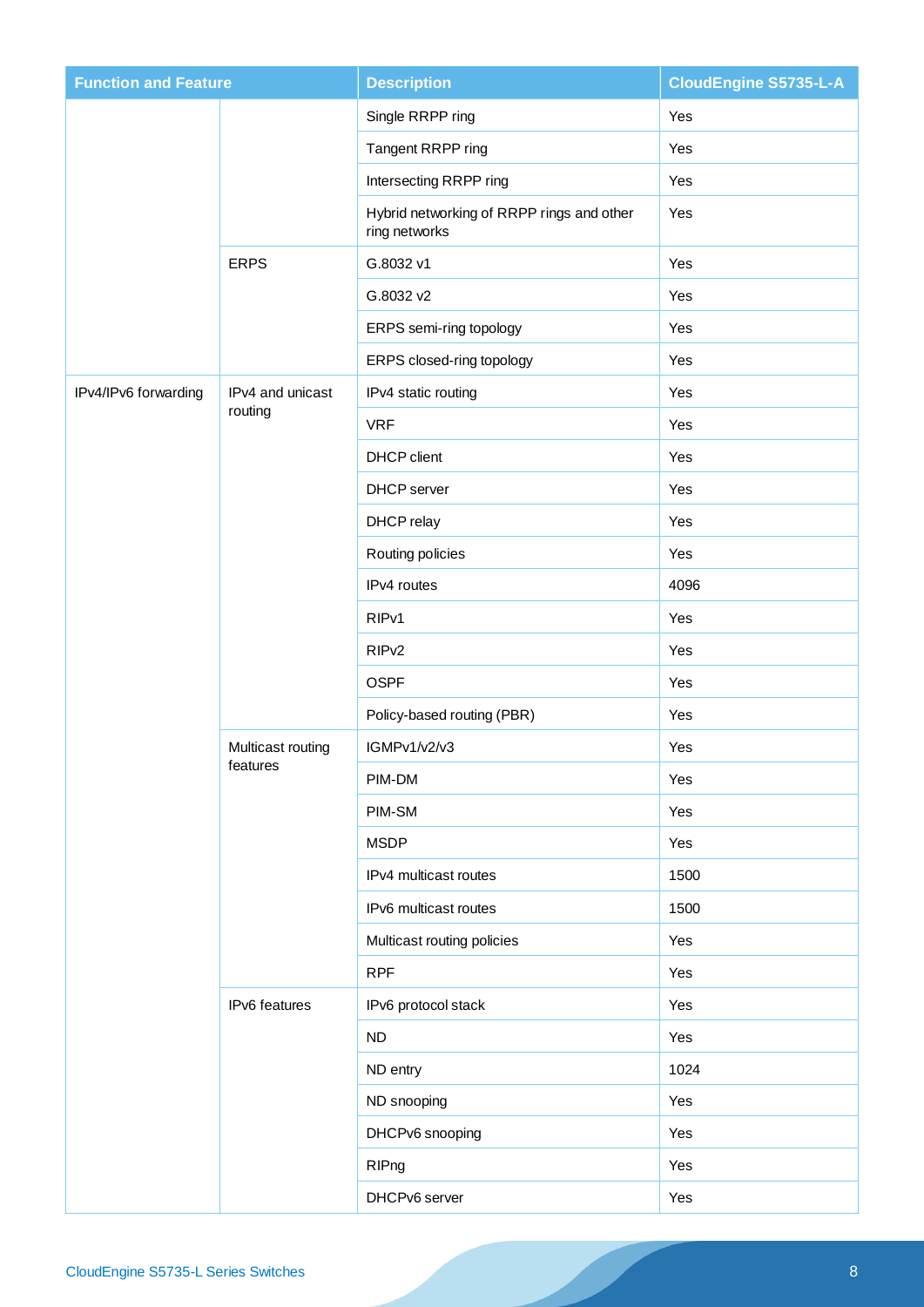| <b>Function and Feature</b> |                  | <b>Description</b>                            | <b>CloudEngine S5735-L-A</b> |
|-----------------------------|------------------|-----------------------------------------------|------------------------------|
|                             |                  | DHCPv6 relay                                  | Yes                          |
|                             |                  | OSPFv3                                        | Yes                          |
|                             |                  | IPv6 routes                                   | 1024                         |
|                             |                  | VRRP6                                         | Yes                          |
|                             |                  | MLDv1/v2                                      | <b>Yes</b>                   |
|                             |                  | PIM-DM for IPv6                               | Yes                          |
|                             |                  | PIM-SM for IPv6                               | Yes                          |
| Layer 2 multicast           | $\blacksquare$   | IGMPv1/v2/v3 snooping                         | Yes                          |
| features                    |                  | IGMP snooping proxy                           | Yes                          |
|                             |                  | MLD snooping                                  | Yes                          |
|                             |                  | Multicast traffic suppression                 | Yes                          |
|                             |                  | Inter-VLAN multicast replication              | Yes                          |
|                             |                  | Service interface-based stacking              | Yes                          |
|                             | Stacking         | Maximum number of stacked devices             | 9                            |
| Device reliability          |                  | Stack bandwidth (Unidirectional)              | 40Gbps(MAX)                  |
|                             | <b>VRRP</b>      | VRRP standard protocol                        | Yes                          |
| Ethernet OAM                | EFM (802.3ah)    | Automatic discovery of links                  | Yes                          |
|                             |                  | Link fault detection                          | <b>Yes</b>                   |
|                             |                  | Link troubleshooting                          | Yes                          |
|                             |                  | Remote loopback                               | Yes                          |
|                             | CFM (802.1ag)    | Software-level CCM                            | Yes                          |
|                             |                  | 802.1ag MAC ping                              | Yes                          |
|                             |                  | 802.1ag MAC trace                             | Yes                          |
|                             | OAM association  | Association between 802.1ag and 802.3ah       | Yes                          |
|                             | Y.1731           | Unidirectional delay and jitter measurement   | Yes                          |
|                             |                  | Bidirectional delay and jitter measurement    | Yes                          |
| QoS features                | Traffic          | Traffic classification based on ACLs          | Yes                          |
|                             | classification   | Configuring traffic classification priorities | Yes                          |
|                             |                  | Matching the simple domains of packets        | Yes                          |
|                             | Traffic behavior | <b>Traffic filtering</b>                      | Yes                          |
|                             |                  | Traffic policing (CAR)                        | Yes                          |
|                             |                  | Modifying the packet priorities               | Yes                          |
|                             |                  | Modifying the simple domains of packets       | Yes                          |
|                             |                  | Modifying the packet VLANs                    | Yes                          |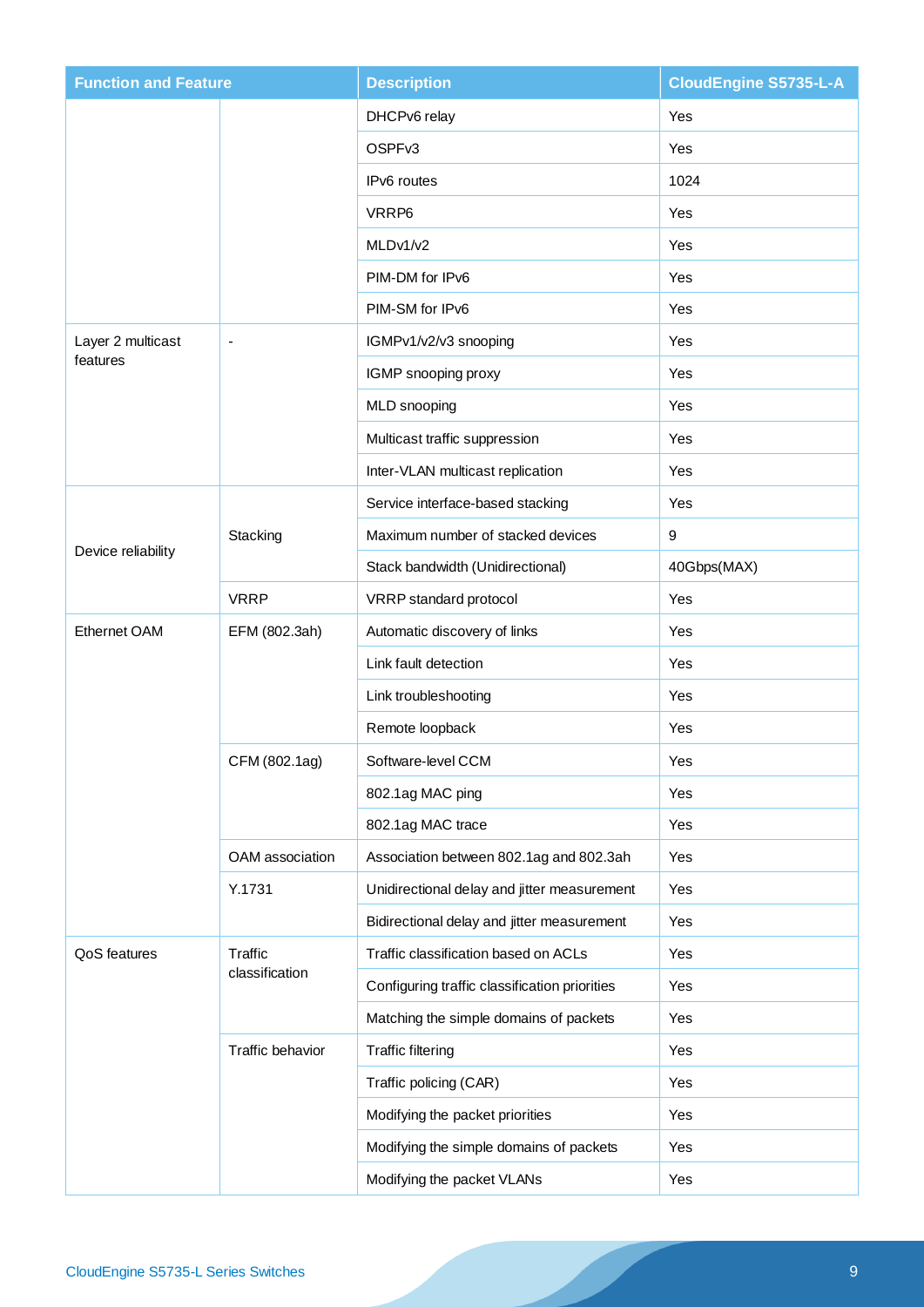| <b>Function and Feature</b>      |                            | <b>CloudEngine S5735-L-A</b><br><b>Description</b>  |            |
|----------------------------------|----------------------------|-----------------------------------------------------|------------|
|                                  | Traffic shaping            | Traffic shaping on an egress interface              | Yes        |
|                                  |                            | Traffic shaping on queues on an interface           | Yes        |
|                                  | Congestion<br>avoidance    | Tail drop                                           | Yes        |
|                                  | Congestion                 | Priority Queuing (PQ)                               | Yes        |
|                                  | management                 | Weighted Deficit Round Robin (WDRR)                 | Yes        |
|                                  |                            | PQ+WDRR                                             | Yes        |
|                                  |                            | Weighted Round Robin (WRR)                          | <b>Yes</b> |
|                                  |                            | PQ+WRR                                              | Yes        |
| <b>ACL</b>                       | Packet filtering at        | Number of rules per IPv4 ACL                        | 2K         |
|                                  | Layer 2 to Layer 4         | Number of rules per IPv6 ACL                        | 2K         |
|                                  |                            | Basic IPv4 ACL                                      | Yes        |
|                                  |                            | Advanced IPv4 ACL                                   | Yes        |
|                                  |                            | Basic IPv6 ACL                                      | Yes        |
|                                  |                            | Advanced IPv6 ACL                                   | <b>Yes</b> |
|                                  |                            | Layer 2 ACL                                         | Yes        |
|                                  |                            | User-defined ACL                                    | Yes        |
| Configuration and<br>maintenance | Login and<br>configuration | Command line interface (CLI)-based<br>configuration | Yes        |
|                                  | management                 | Console terminal service                            | Yes        |
|                                  |                            | Telnet terminal service                             | Yes        |
|                                  |                            | SSH v1.5                                            | Yes        |
|                                  |                            | SSH v2.0                                            | Yes        |
|                                  |                            | SNMP-based NMS for unified configuration            | Yes        |
|                                  |                            | Web page-based configuration and<br>management      | Yes        |
|                                  |                            | EasyDeploy (client)                                 | Yes        |
|                                  |                            | <b>SVF</b>                                          | Yes        |
|                                  |                            | Cloud management                                    | Yes        |
|                                  |                            | <b>OPS</b>                                          | Yes        |
|                                  | File system                | Directory and file management                       | Yes        |
|                                  |                            | File upload and download                            | Yes        |
|                                  | Monitoring and             | eMDI                                                | Yes        |
|                                  | maintenance                | Hardware monitoring                                 | Yes        |
|                                  |                            | Log information output                              | Yes        |
|                                  |                            | Alarm information output                            | Yes        |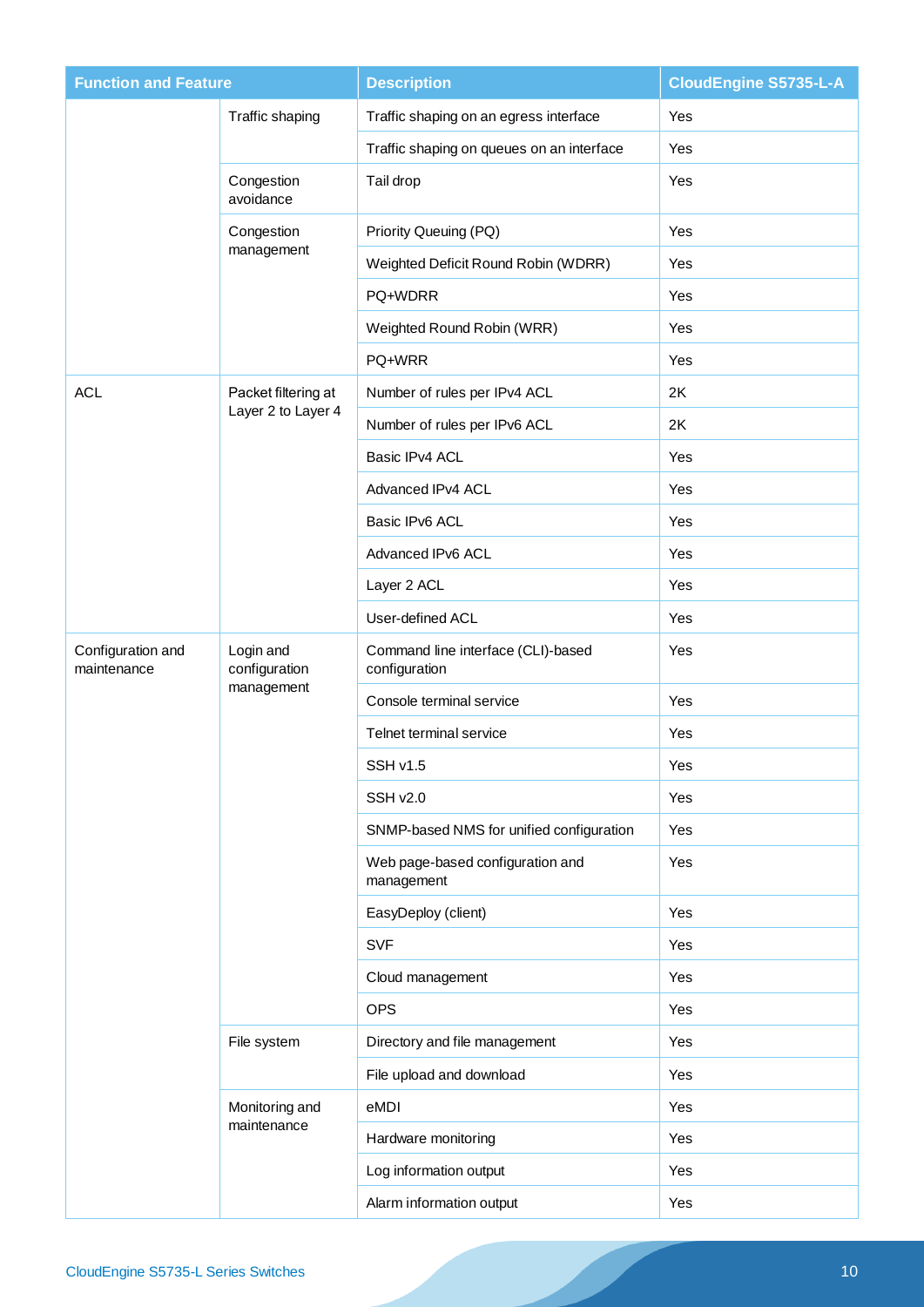| <b>Function and Feature</b> |                         | <b>Description</b>                       | <b>CloudEngine S5735-L-A</b> |
|-----------------------------|-------------------------|------------------------------------------|------------------------------|
|                             |                         | Debugging information output             | Yes                          |
|                             |                         | Port mirroring                           | Yes                          |
|                             |                         | Flow mirroring                           | Yes                          |
|                             |                         | Remote mirroring                         | Yes                          |
|                             |                         | Energy saving                            | Yes                          |
|                             | Version upgrade         | Version upgrade                          | Yes                          |
|                             |                         | Version rollback                         | Yes                          |
| Security                    | <b>ARP</b> security     | ARP packet rate limiting                 | Yes                          |
|                             |                         | ARP anti-spoofing                        | Yes                          |
|                             |                         | Association between ARP and STP          | Yes                          |
|                             |                         | Dynamic ARP Inspection (DAI)             | Yes                          |
|                             |                         | Static ARP Inspection (SAI)              | Yes                          |
|                             |                         | Egress ARP Inspection (EAI)              | Yes                          |
|                             | IP security             | ICMP attack defense                      | <b>Yes</b>                   |
|                             |                         | IPSG for IPv4                            | Yes                          |
|                             |                         | IPSG user capacity                       | 1K                           |
|                             |                         | IPSG for IPv6                            | Yes                          |
|                             |                         | IPSGv6 user capacity                     | 512                          |
|                             | Local attack<br>defense | CPU attack defense                       | Yes                          |
|                             | <b>MFF</b>              | <b>MFF</b>                               | Yes                          |
|                             | DHCP snooping           | DHCP snooping                            | Yes                          |
|                             |                         | Option 82 function                       | Yes                          |
|                             |                         | Dynamic rate limiting for DHCP packets   | Yes                          |
|                             | Attack defense          | Defense against malformed packet attacks | Yes                          |
|                             |                         | Defense against UDP flood attacks        | Yes                          |
|                             |                         | Defense against TCP SYN flood attacks    | Yes                          |
|                             |                         | Defense against ICMP flood attacks       | Yes                          |
|                             |                         | Defense against packet fragment attacks  | Yes                          |
|                             |                         | Local URPF                               | Yes                          |
| User access and             | AAA                     | Local authentication                     | Yes                          |
| authentication              |                         | Local authorization                      | Yes                          |
|                             |                         | RADIUS authentication                    | Yes                          |
|                             |                         | RADIUS authorization                     | Yes                          |
|                             |                         | RADIUS accounting                        | Yes                          |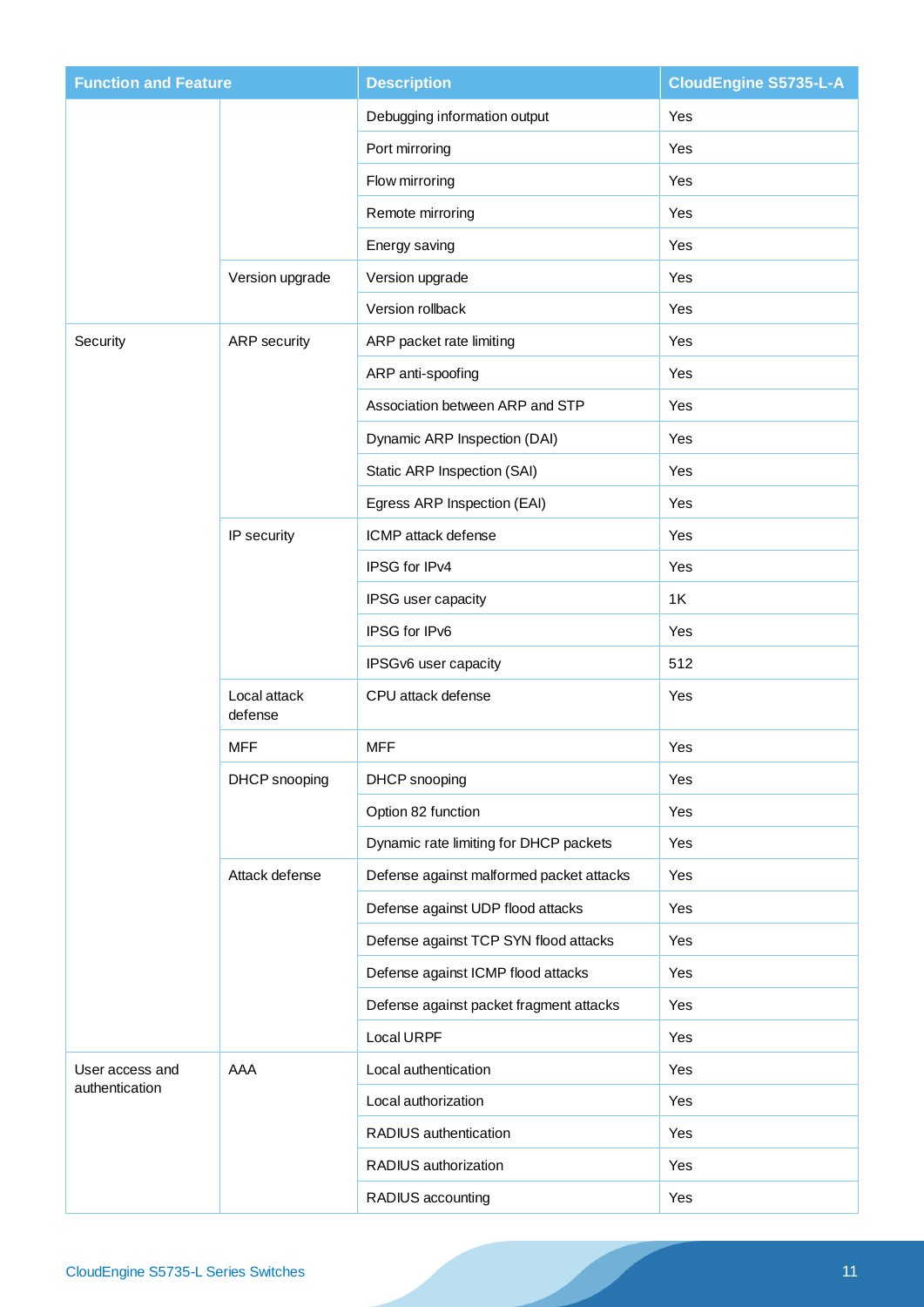| <b>Function and Feature</b> |                    | <b>Description</b>                      | <b>CloudEngine S5735-L-A</b> |
|-----------------------------|--------------------|-----------------------------------------|------------------------------|
|                             |                    | <b>HWTACACS</b> authentication          | Yes                          |
|                             |                    | <b>HWTACACS</b> authorization           | Yes                          |
|                             |                    | <b>HWTACACS</b> accounting              | Yes                          |
|                             | <b>NAC</b>         | 802.1X authentication                   | Yes                          |
|                             |                    | MAC address authentication              | Yes                          |
|                             |                    | Portal authentication                   | Yes                          |
|                             |                    | Hybrid authentication                   | Yes                          |
|                             | Policy association | Functioning as the access device        | Yes                          |
| Network management          | $\overline{a}$     | Ping                                    | Yes                          |
|                             |                    | Tracert                                 | Yes                          |
|                             |                    | <b>NQA</b>                              | Yes                          |
|                             |                    | <b>NTP</b>                              | Yes                          |
|                             |                    | sFlow                                   | Yes                          |
|                             |                    | SNMP v1                                 | Yes                          |
|                             |                    | SNMP v2c                                | Yes                          |
|                             |                    | SNMP <sub>v3</sub>                      | Yes                          |
|                             |                    | <b>HTTP</b>                             | Yes                          |
|                             |                    | <b>HTTPS</b>                            | Yes                          |
|                             |                    | <b>RMON</b>                             | Yes                          |
|                             |                    | NETCONF/YANG                            | Yes                          |
| Interoperability            | ÷,                 | VLAN-based Spanning Tree (VBST)         | Yes                          |
|                             |                    | Link-type Negotiation Protocol (LNP)    | Yes                          |
|                             |                    | VLAN Central Management Protocol (VCMP) | Yes                          |

This content is applicable only to regions outside mainland China. Huawei reserves the right to interpret this content.

## Hardware Specifications

### Hardware specifications of CloudEngine S5735-L12T4S-A/-L12P4S-A/-L24T4S-A/-L24P4S-A models

| <b>Item</b>                |                                            | <b>CloudEngine</b><br>S5735-L12T4S-<br>A | <b>CloudEngine</b><br>S5735-L12P4S-<br>A | <b>CloudEngine</b><br>S5735-L24T4S-<br>A | <b>CloudEngine</b><br>S5735-L24P4S-<br>Α |
|----------------------------|--------------------------------------------|------------------------------------------|------------------------------------------|------------------------------------------|------------------------------------------|
| Physical<br>specifications | Dimensions (H x<br>$W \times D$            | 43.6 mm x 442<br>$mm \times 220$ mm      | 43.6 mm x 442<br>$mm \times 220$ mm      | 43.6 mm x 442<br>$mm \times 220 \, mm$   | 43.6 mm x 442<br>$mm \times 220$ mm      |
|                            | Chassis height                             | 1 U                                      | 1 U                                      | 1 U                                      | 1 U                                      |
|                            | Chassis weight<br>(including<br>packaging) | 3.83 kg                                  | 4.24 kg                                  | $4.08$ kg                                | 4.31 kg                                  |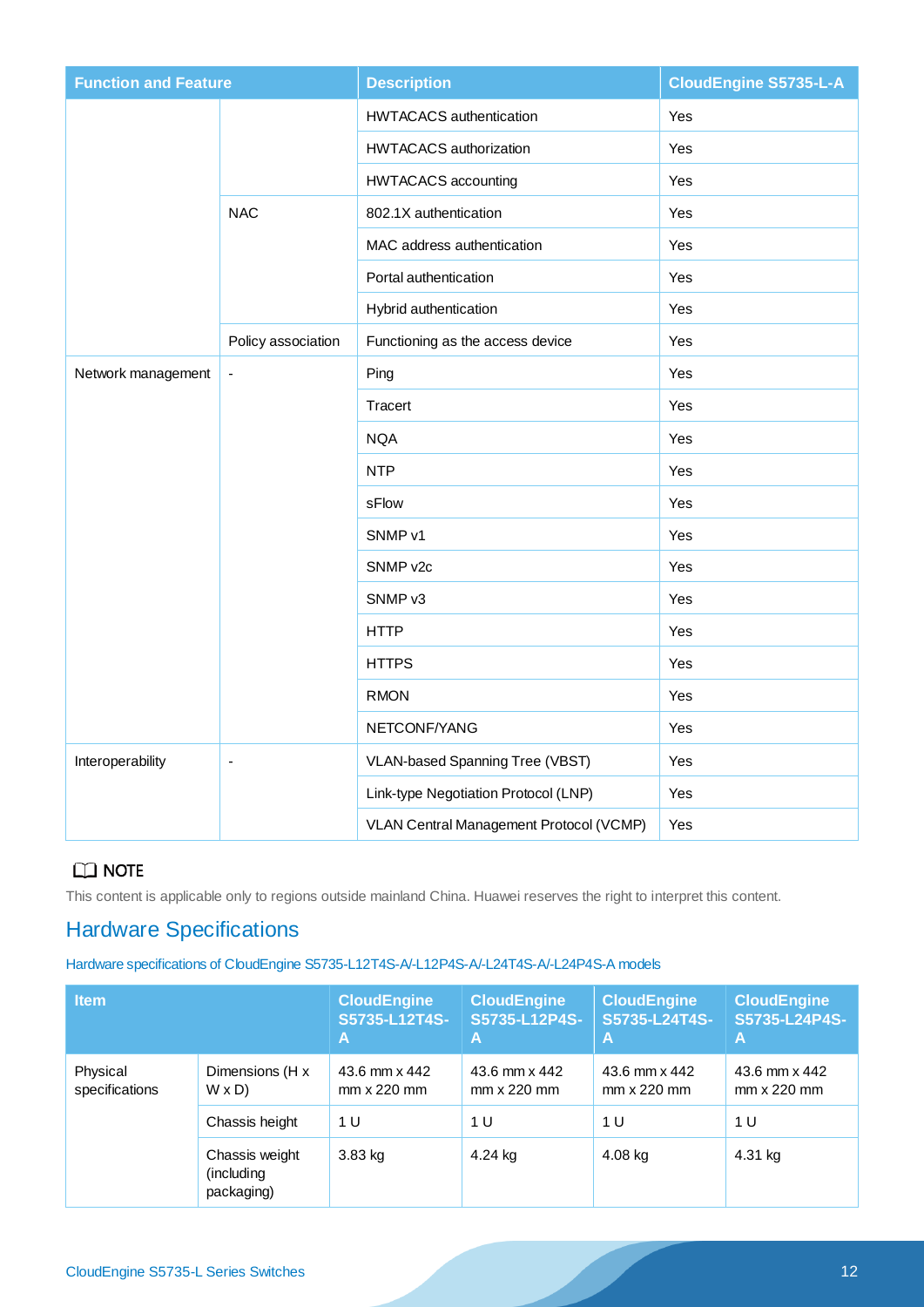| <b>Item</b>                |                                                                          | <b>CloudEngine</b><br>S5735-L12T4S-<br>A                                                                                                                                    | <b>CloudEngine</b><br>S5735-L12P4S-<br>A                                                                                                                                                 | <b>CloudEngine</b><br>S5735-L24T4S-<br>Α                                                                                                                               | <b>CloudEngine</b><br>S5735-L24P4S-<br>A                                                                                                                               |
|----------------------------|--------------------------------------------------------------------------|-----------------------------------------------------------------------------------------------------------------------------------------------------------------------------|------------------------------------------------------------------------------------------------------------------------------------------------------------------------------------------|------------------------------------------------------------------------------------------------------------------------------------------------------------------------|------------------------------------------------------------------------------------------------------------------------------------------------------------------------|
| Fixed port                 | GE port                                                                  | 16                                                                                                                                                                          | 16                                                                                                                                                                                       | 28                                                                                                                                                                     | 28                                                                                                                                                                     |
|                            | 10GE port                                                                | <b>NA</b>                                                                                                                                                                   | <b>NA</b>                                                                                                                                                                                | <b>NA</b>                                                                                                                                                              | <b>NA</b>                                                                                                                                                              |
| Management port            | Console port<br>(RJ45)                                                   | Supported                                                                                                                                                                   | Supported                                                                                                                                                                                | Supported                                                                                                                                                              | Supported                                                                                                                                                              |
|                            | USB port                                                                 | <b>USB 2.0</b>                                                                                                                                                              | <b>USB 2.0</b>                                                                                                                                                                           | <b>USB 2.0</b>                                                                                                                                                         | <b>USB 2.0</b>                                                                                                                                                         |
| CPU                        | Frequency                                                                | 1000 MHz                                                                                                                                                                    | 1000 MHz                                                                                                                                                                                 | 1000 MHz                                                                                                                                                               | 1000 MHz                                                                                                                                                               |
|                            | Core                                                                     | 4                                                                                                                                                                           | $\overline{4}$                                                                                                                                                                           | 4                                                                                                                                                                      | $\overline{4}$                                                                                                                                                         |
| Storage                    | Memory (RAM)                                                             | 1 GB                                                                                                                                                                        | 1 GB                                                                                                                                                                                     | 1 GB                                                                                                                                                                   | 1 GB                                                                                                                                                                   |
|                            | Flash memory                                                             | Hardware: 512<br>MB, of which 306<br>MB is available for<br>users                                                                                                           | Hardware: 512<br>MB, of which 306<br>MB is available for<br>users                                                                                                                        | Hardware: 512<br>MB, of which 306<br>MB is available for<br>users                                                                                                      | Hardware: 512<br>MB, of which 306<br>MB is available for<br>users                                                                                                      |
| Power supply               | Power supply type                                                        | <b>Built-in AC</b>                                                                                                                                                          | Built-in AC                                                                                                                                                                              | <b>Built-in AC</b>                                                                                                                                                     | <b>Built-in AC</b>                                                                                                                                                     |
| system                     | Rated voltage<br>range                                                   | 100 V AC to 240<br>V AC, 50/60 Hz                                                                                                                                           | 100 V AC to 240<br>V AC, 50/60 Hz                                                                                                                                                        | 100 V AC to 240<br>V AC, 50/60 Hz                                                                                                                                      | 100 V AC to 240<br>V AC, 50/60 Hz                                                                                                                                      |
|                            | Maximum voltage<br>range                                                 | AC input: 90 V<br>٠<br>AC to 264 V<br>AC, 47 Hz to<br>63 Hz<br>High-voltage<br>DC input: 190<br>V DC to 290 V<br>DC (meeting<br>240 V high-<br>voltage DC<br>certification) | AC input: 90 V<br>٠<br>AC to 290 V<br>AC, 45 Hz to<br>65 Hz<br>High-voltage<br>$\bullet$<br>DC input: 190<br>V DC to 290 V<br>DC (meeting<br>240 V high-<br>voltage DC<br>certification) | AC input: 90 V<br>AC to 264 V<br>AC, 47 Hz to<br>63 Hz<br>High-voltage<br>DC input: 190<br>V DC to 290 V<br>DC (meeting<br>240 V high-<br>voltage DC<br>certification) | AC input: 90 V<br>AC to 290 V<br>AC, 45 Hz to<br>65 Hz<br>High-voltage<br>DC input: 190<br>V DC to 290 V<br>DC (meeting<br>240 V high-<br>voltage DC<br>certification) |
|                            | Maximum input<br>current                                                 | 2A                                                                                                                                                                          | 6 A                                                                                                                                                                                      | 2 A                                                                                                                                                                    | 6A                                                                                                                                                                     |
|                            | Maximum power<br>consumption of<br>the device                            | 29 W                                                                                                                                                                        | 49 W (without<br>$\bullet$<br>PD)<br>441 W (with<br>$\bullet$<br>PD, PD power<br>consumption<br>of 360 W)                                                                                | 34W                                                                                                                                                                    | 53 W (without<br>٠<br>PD)<br>451 W (with<br>PD, PD power<br>consumption<br>of 380 W)                                                                                   |
|                            | Power<br>consumption in<br>the case of 30%<br>traffic load <sup>1</sup>  | 23 W                                                                                                                                                                        | 38 W                                                                                                                                                                                     | 28 W                                                                                                                                                                   | 39 W                                                                                                                                                                   |
|                            | Power<br>consumption in<br>the case of 100%<br>traffic load <sup>1</sup> | 25 W                                                                                                                                                                        | 40 W                                                                                                                                                                                     | 32W                                                                                                                                                                    | 44 W                                                                                                                                                                   |
| Heat dissipation<br>system | Heat dissipation<br>mode                                                 | Natural heat<br>dissipation                                                                                                                                                 | Air-cooled heat<br>dissipation and<br>intelligent fan                                                                                                                                    | Natural heat<br>dissipation                                                                                                                                            | Air-cooled heat<br>dissipation and<br>intelligent fan                                                                                                                  |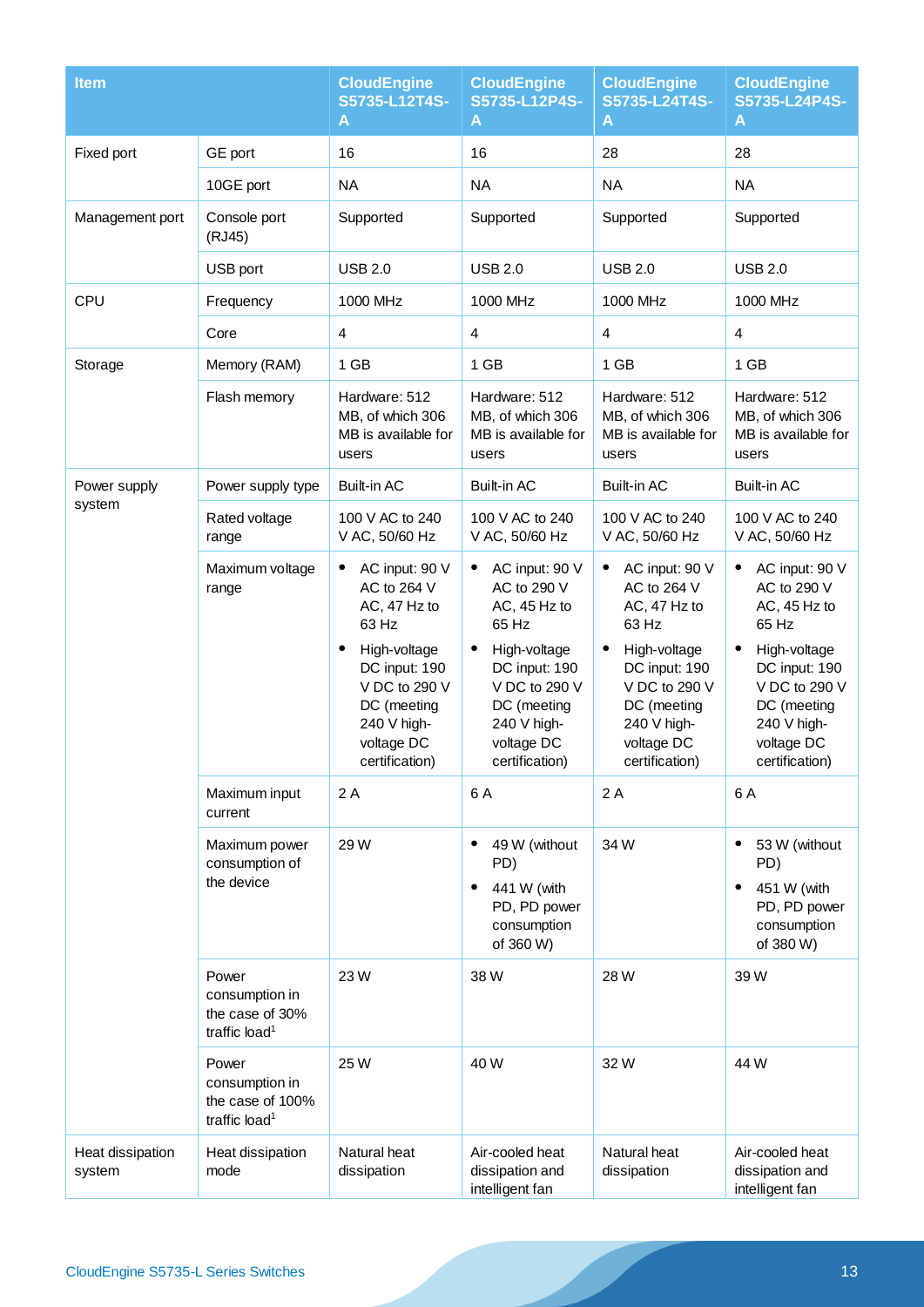| <b>Item</b>               |                                                         | <b>CloudEngine</b><br>S5735-L12T4S-<br>A                                                                                                                                                                         | <b>CloudEngine</b><br>S5735-L12P4S-<br>A                                                                                                                                                                   | <b>CloudEngine</b><br>S5735-L24T4S-<br>A                                                                                                                                                                         | <b>CloudEngine</b><br>S5735-L24P4S-<br>A                                                                                                                                                            |
|---------------------------|---------------------------------------------------------|------------------------------------------------------------------------------------------------------------------------------------------------------------------------------------------------------------------|------------------------------------------------------------------------------------------------------------------------------------------------------------------------------------------------------------|------------------------------------------------------------------------------------------------------------------------------------------------------------------------------------------------------------------|-----------------------------------------------------------------------------------------------------------------------------------------------------------------------------------------------------|
|                           |                                                         |                                                                                                                                                                                                                  | speed adjustment                                                                                                                                                                                           |                                                                                                                                                                                                                  | speed adjustment                                                                                                                                                                                    |
|                           | Number of fan<br>modules                                | <b>NA</b>                                                                                                                                                                                                        | $\overline{c}$                                                                                                                                                                                             | <b>NA</b>                                                                                                                                                                                                        | $\overline{2}$                                                                                                                                                                                      |
|                           | Airflow                                                 | <b>NA</b>                                                                                                                                                                                                        | Air flows in from<br>the left side and<br>front panel,<br>exhausts from the<br>right side                                                                                                                  | <b>NA</b>                                                                                                                                                                                                        | Air flows in from<br>the left side and<br>front panel,<br>exhausts from the<br>right side                                                                                                           |
|                           | Maximum heat<br>dissipation of the<br>device (BTU/hour) | 98.95                                                                                                                                                                                                            | without PD:167.2<br>with PD: 1505                                                                                                                                                                          | 116                                                                                                                                                                                                              | without PD:180.8<br>with PD: 1539                                                                                                                                                                   |
| Environment<br>parameters | Long-term<br>operating<br>temperature                   | 0-1800 m<br>$\bullet$<br>altitude: -5°C<br>to $+45^{\circ}$ C<br>1800-5000 m<br>$\bullet$<br>altitude: The<br>operating<br>temperature<br>reduces by<br>1°C every time<br>the altitude<br>increases by<br>220 m. | $0-1800$ m<br>٠<br>altitude: -5°C<br>to $+50^{\circ}$ C<br>1800-5000 m<br>$\bullet$<br>altitude: The<br>operating<br>temperature<br>reduces by<br>1°C every time<br>the altitude<br>increases by<br>220 m. | $\bullet$<br>0-1800 m<br>altitude: -5°C<br>to $+45^{\circ}$ C<br>1800-5000 m<br>$\bullet$<br>altitude: The<br>operating<br>temperature<br>reduces by<br>1°C every time<br>the altitude<br>increases by<br>220 m. | 0-1800 m<br>$\bullet$<br>altitude: -5°C<br>to $+50^{\circ}$ C<br>1800-5000 m<br>altitude: The<br>operating<br>temperature<br>reduces by<br>1°C every time<br>the altitude<br>increases by<br>220 m. |
|                           | Short-term<br>operating<br>temperature <sup>3</sup>     | <b>NA</b>                                                                                                                                                                                                        | $0-1800$ m<br>٠<br>altitude: -5°C<br>to $+55^{\circ}$ C<br>1800-5000 m<br>$\bullet$<br>altitude: The<br>operating<br>temperature<br>reduces by<br>1°C every time<br>the altitude<br>increases by<br>220 m. | <b>NA</b>                                                                                                                                                                                                        | $0-1800$ m<br>٠<br>altitude: -5°C<br>to $+55^{\circ}$ C<br>1800-5000 m<br>٠<br>altitude: The<br>operating<br>temperature<br>reduces by<br>1°C every time<br>the altitude<br>increases by<br>220 m.  |
|                           | Storage<br>temperature                                  | -40 $^{\circ}$ C to +70 $^{\circ}$ C                                                                                                                                                                             | -40 $^{\circ}$ C to +70 $^{\circ}$ C                                                                                                                                                                       | -40 $^{\circ}$ C to +70 $^{\circ}$ C                                                                                                                                                                             | -40 $^{\circ}$ C to +70 $^{\circ}$ C                                                                                                                                                                |
|                           | Relative humidity                                       | 5%-95%(non-<br>condensing)                                                                                                                                                                                       | 5%-95%(non-<br>condensing)                                                                                                                                                                                 | 5%-95%(non-<br>condensing)                                                                                                                                                                                       | 5%-95%(non-<br>condensing)                                                                                                                                                                          |
|                           | Operating altitude                                      | 5000 m                                                                                                                                                                                                           | 5000 m                                                                                                                                                                                                     | 5000 m                                                                                                                                                                                                           | 5000 m                                                                                                                                                                                              |
|                           | Noise under<br>normal<br>temperature<br>(sound power)   | Silent (fan-free)                                                                                                                                                                                                | 57.7dB(A)                                                                                                                                                                                                  | Silent (fan-free)                                                                                                                                                                                                | 57.7dB(A)                                                                                                                                                                                           |
|                           | Noise under high<br>temperature<br>(sound power)        | Silent (fan-free)                                                                                                                                                                                                | 74.2dB(A)                                                                                                                                                                                                  | Silent (fan-free)                                                                                                                                                                                                | 74.2dB(A)                                                                                                                                                                                           |
|                           | Noise under<br>normal                                   | Silent (fan-free)                                                                                                                                                                                                | 43dB(A)                                                                                                                                                                                                    | Silent (fan-free)                                                                                                                                                                                                | 43dB(A)                                                                                                                                                                                             |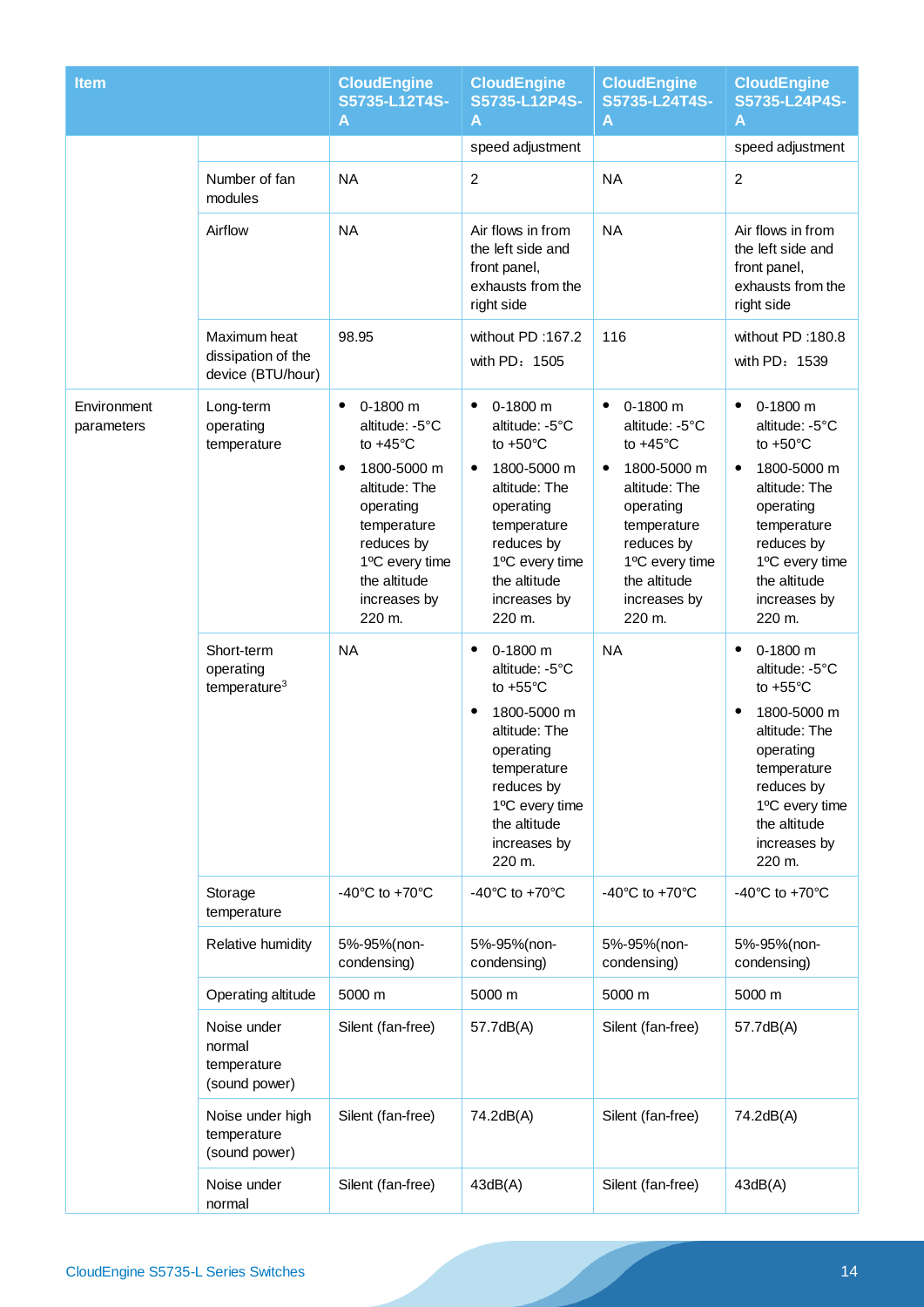| <b>Item</b>   |                                                    | <b>CloudEngine</b><br>S5735-L12T4S-<br>A                                                              | <b>CloudEngine</b><br>S5735-L12P4S-<br>A                                                                                | <b>CloudEngine</b><br>S5735-L24T4S-<br>Α                                                              | <b>CloudEngine</b><br>S5735-L24P4S-<br>Α                                                                           |
|---------------|----------------------------------------------------|-------------------------------------------------------------------------------------------------------|-------------------------------------------------------------------------------------------------------------------------|-------------------------------------------------------------------------------------------------------|--------------------------------------------------------------------------------------------------------------------|
|               | temperature<br>(sound pressure)                    |                                                                                                       |                                                                                                                         |                                                                                                       |                                                                                                                    |
| port)         | Surge protection<br>specification<br>(RJ45 service | ±7 kV in common<br>mode                                                                               | +7 kV in common<br>mode                                                                                                 | $+7$ kV in common<br>mode                                                                             | +7 kV in common<br>mode                                                                                            |
|               | Surge protection<br>specification<br>(power port)  | <b>Differential</b><br>mode: $\pm$ 6 kV<br>Common<br>mode: ±6 kV                                      | <b>Differential</b><br>$\bullet$<br>mode: $\pm$ 6 kV<br>Common<br>٠<br>mode: $±6$ kV                                    | <b>Differential</b><br>$\bullet$<br>mode: $\pm$ 6 kV<br>Common<br>mode: $±6$ kV                       | <b>Differential</b><br>$\bullet$<br>mode: $\pm$ 6 kV<br>Common<br>$\bullet$<br>mode: ±6 kV                         |
| Reliability   | MTBF (year) <sup>2</sup>                           | 98.6                                                                                                  | 85.52                                                                                                                   | 111.94                                                                                                | 92.2                                                                                                               |
|               | MTTR (hour)                                        | 1.22                                                                                                  | 1.4                                                                                                                     | 1.07                                                                                                  | 1.3                                                                                                                |
|               | Availability                                       | >0.99999                                                                                              | >0.99999                                                                                                                | >0.99999                                                                                              | >0.99999                                                                                                           |
| Certification |                                                    | <b>EMC</b><br>$\bullet$<br>certification<br>Safety<br>certification<br>Manufacturing<br>certification | <b>EMC</b><br>$\bullet$<br>certification<br>Safety<br>٠<br>certification<br>Manufacturing<br>$\bullet$<br>certification | <b>EMC</b><br>$\bullet$<br>certification<br>Safety<br>certification<br>Manufacturing<br>certification | <b>EMC</b><br>$\bullet$<br>certification<br>Safety<br>$\bullet$<br>certification<br>Manufacturing<br>certification |

### Hardware specifications of CloudEngine S5735-L24T4X-A/-L24P4X-A/-L48T4S-A models

| <b>Item</b>             |                                         | <b>CloudEngine</b><br>S5735-L24T4X-A                           | <b>CloudEngine</b><br>S5735-L24P4X-A                           | <b>CloudEngine</b><br>S5735-L48T4S-A                           |
|-------------------------|-----------------------------------------|----------------------------------------------------------------|----------------------------------------------------------------|----------------------------------------------------------------|
| Physical specifications | Dimensions (H x W x<br>D)               | 43.6 mm x 442 mm x<br>220 mm                                   | 43.6 mm x 442 mm x<br>220 mm                                   | 43.6 mm x 442 mm x<br>220 mm                                   |
|                         | Chassis height                          | 1 <sub>U</sub>                                                 | 1 U                                                            | 1 <sub>U</sub>                                                 |
|                         | Chassis weight<br>(including packaging) | 4 kg                                                           | 4.31 kg                                                        | 4.42 kg                                                        |
| Fixed port              | GE port                                 | 24                                                             | 24                                                             | 52                                                             |
|                         | 10GE port                               | 4                                                              | $\overline{4}$                                                 | <b>NA</b>                                                      |
| Management port         | Console port (RJ45)                     | Supported                                                      | Supported                                                      | Supported                                                      |
|                         | USB port                                | <b>USB 2.0</b>                                                 | <b>USB 2.0</b>                                                 | <b>USB 2.0</b>                                                 |
| CPU                     | Frequency                               | 1000 MHz                                                       | 1000 MHz                                                       | 1000 MHz                                                       |
|                         | Core                                    | 4                                                              | $\overline{4}$                                                 | $\overline{4}$                                                 |
| Storage                 | Memory (RAM)                            | 1 GB                                                           | 1 GB                                                           | 1 GB                                                           |
|                         | Flash memory                            | Hardware: 512 MB, of<br>which 306 MB is<br>available for users | Hardware: 512 MB, of<br>which 306 MB is<br>available for users | Hardware: 512 MB, of<br>which 306 MB is<br>available for users |
| Power supply system     | Power supply type                       | <b>Built-in AC</b>                                             | <b>Built-in AC</b>                                             | Built-in AC power                                              |
|                         | Rated voltage range                     | 100 V AC to 240 V                                              | 100 V AC to 240 V                                              | 100 V AC to 240 V                                              |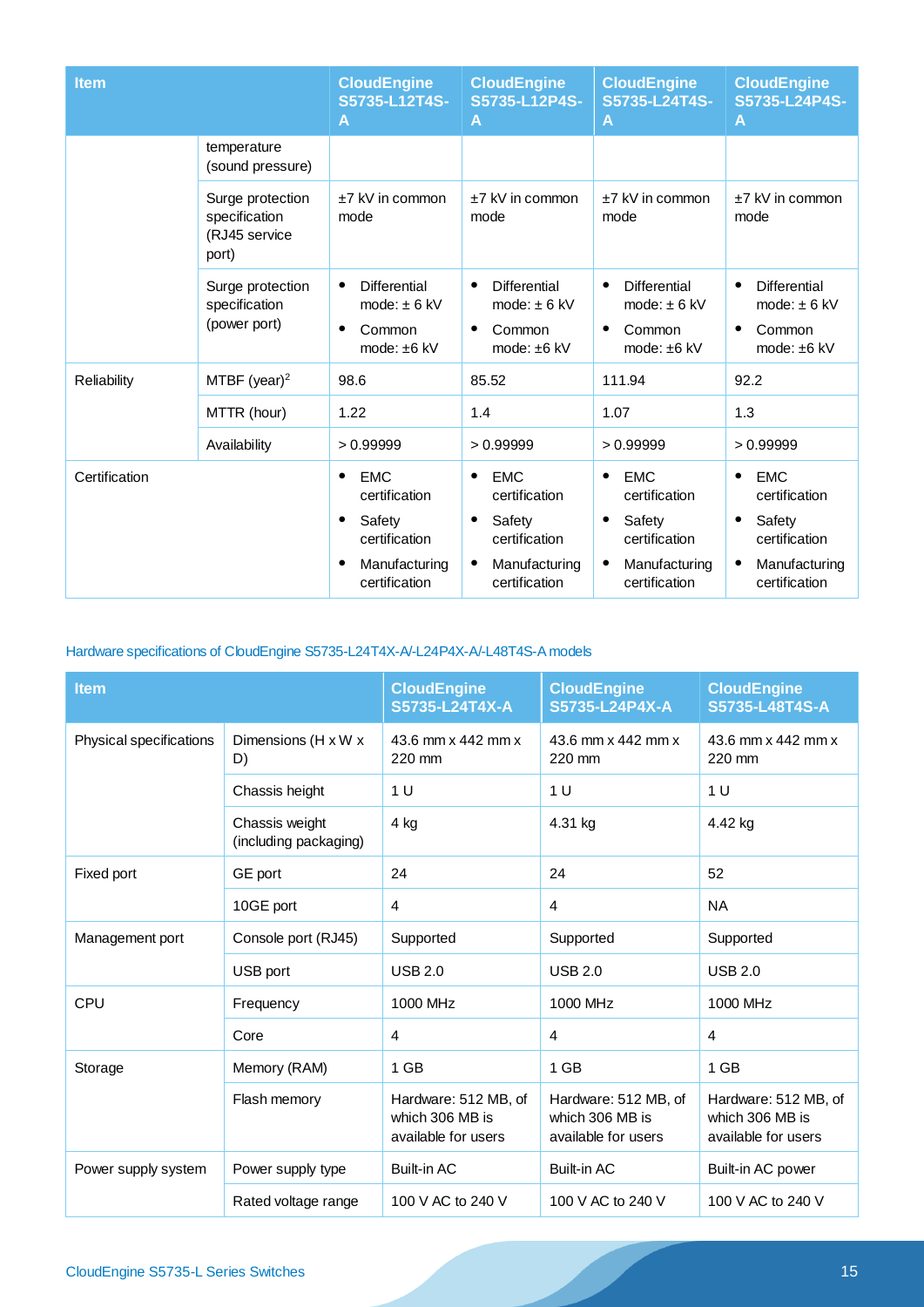| <b>Item</b>                |                                                                       | <b>CloudEngine</b><br>S5735-L24T4X-A                                                                                                                                                                                                    | <b>CloudEngine</b><br>S5735-L24P4X-A                                                                                                                                                                                                                    | <b>CloudEngine</b><br>S5735-L48T4S-A                                                                                                                                                                                                            |
|----------------------------|-----------------------------------------------------------------------|-----------------------------------------------------------------------------------------------------------------------------------------------------------------------------------------------------------------------------------------|---------------------------------------------------------------------------------------------------------------------------------------------------------------------------------------------------------------------------------------------------------|-------------------------------------------------------------------------------------------------------------------------------------------------------------------------------------------------------------------------------------------------|
|                            |                                                                       | AC, 50/60 Hz                                                                                                                                                                                                                            | AC, 50/60 Hz                                                                                                                                                                                                                                            | AC, 50/60 Hz                                                                                                                                                                                                                                    |
|                            | Maximum voltage<br>range                                              | AC input: 90 V AC<br>٠<br>to 264 V AC, 47 Hz<br>to 63 Hz<br>High-voltage DC<br>input: 190 V DC to<br>290 V DC (meeting<br>240 V high-voltage<br>DC certification)                                                                       | AC input: 90 V AC<br>to 290 V AC, 45 Hz<br>to $65$ Hz<br>High-voltage DC<br>$\bullet$<br>input: 190 V DC to<br>290 V DC (meeting<br>240 V high-voltage<br>DC certification)                                                                             | AC input: 90 V AC<br>to 264 V AC, 47 Hz<br>to 63 Hz<br>High-voltage DC<br>$\bullet$<br>input: 190 V DC to<br>290 V DC (meeting<br>240 V high-voltage<br>DC certification)                                                                       |
|                            | Maximum input<br>current                                              | 2A                                                                                                                                                                                                                                      | 6 A                                                                                                                                                                                                                                                     | 2A                                                                                                                                                                                                                                              |
|                            | Maximum power<br>consumption of the<br>device                         | 43W                                                                                                                                                                                                                                     | 56 W (without PD)<br>٠<br>458 W (with PD,<br>PD power<br>consumption of<br>380 W)                                                                                                                                                                       | 53W                                                                                                                                                                                                                                             |
|                            | Power consumption in<br>the case of 30% traffic<br>load <sup>1</sup>  | 27 W                                                                                                                                                                                                                                    | 43 W                                                                                                                                                                                                                                                    | 37W                                                                                                                                                                                                                                             |
|                            | Power consumption in<br>the 2ase of 100%<br>traffic load <sup>1</sup> | 32W                                                                                                                                                                                                                                     | 47 W                                                                                                                                                                                                                                                    | 46 W                                                                                                                                                                                                                                            |
| Heat dissipation<br>system | Heat dissipation mode                                                 | Air-cooled heat<br>dissipation and<br>intelligent fan speed<br>adjustment                                                                                                                                                               | Air-cooled heat<br>dissipation and<br>intelligent fan speed<br>adjustment                                                                                                                                                                               | Air-cooled heat<br>dissipation and<br>intelligent fan speed<br>adjustment                                                                                                                                                                       |
|                            | Number of fan<br>modules                                              | 1                                                                                                                                                                                                                                       | $\overline{c}$                                                                                                                                                                                                                                          | 1                                                                                                                                                                                                                                               |
|                            | Airflow                                                               | Air flows in from the<br>left side and front<br>panel, exhausts from<br>the right side                                                                                                                                                  | Air flows in from the<br>left side and front<br>panel, exhausts from<br>the right side                                                                                                                                                                  | Air flows in from the<br>left side and front<br>panel, exhausts from<br>the right side                                                                                                                                                          |
|                            | Maximum heat<br>dissipation of the<br>device (BTU/hour)               | 146.7                                                                                                                                                                                                                                   | without PD:191.1<br>with PD: 1563                                                                                                                                                                                                                       | 180.8                                                                                                                                                                                                                                           |
| Environment<br>parameters  | Long-term operating<br>temperature<br>Short-term operating            | 0-1800 m altitude:<br>$\bullet$<br>$-5^{\circ}$ C to $+50^{\circ}$ C<br>1800-5000 m<br>٠<br>altitude: The<br>operating<br>temperature<br>reduces by 1°C<br>every time the<br>altitude increases<br>by 220 m.<br>0-1800 m altitude:<br>٠ | 0-1800 m altitude:<br>$\bullet$<br>$-5^{\circ}$ C to $+50^{\circ}$ C<br>1800-5000 m<br>$\bullet$<br>altitude: The<br>operating<br>temperature<br>reduces by 1°C<br>every time the<br>altitude increases<br>by 220 m.<br>0-1800 m altitude:<br>$\bullet$ | $\bullet$<br>0-1800 m altitude:<br>$-5^{\circ}$ C to $+50^{\circ}$ C<br>1800-5000 m<br>٠<br>altitude: The<br>operating<br>temperature<br>reduces by 1°C<br>every time the<br>altitude increases<br>by 220 m.<br>0-1800 m altitude:<br>$\bullet$ |
|                            | temperature $3$                                                       | $-5^{\circ}$ C to $+55^{\circ}$ C<br>1800-5000 m<br>$\bullet$<br>altitude: The                                                                                                                                                          | $-5^{\circ}$ C to $+55^{\circ}$ C<br>1800-5000 m<br>$\bullet$<br>altitude: The                                                                                                                                                                          | $-5^{\circ}$ C to $+55^{\circ}$ C<br>1800-5000 m<br>٠<br>altitude: The                                                                                                                                                                          |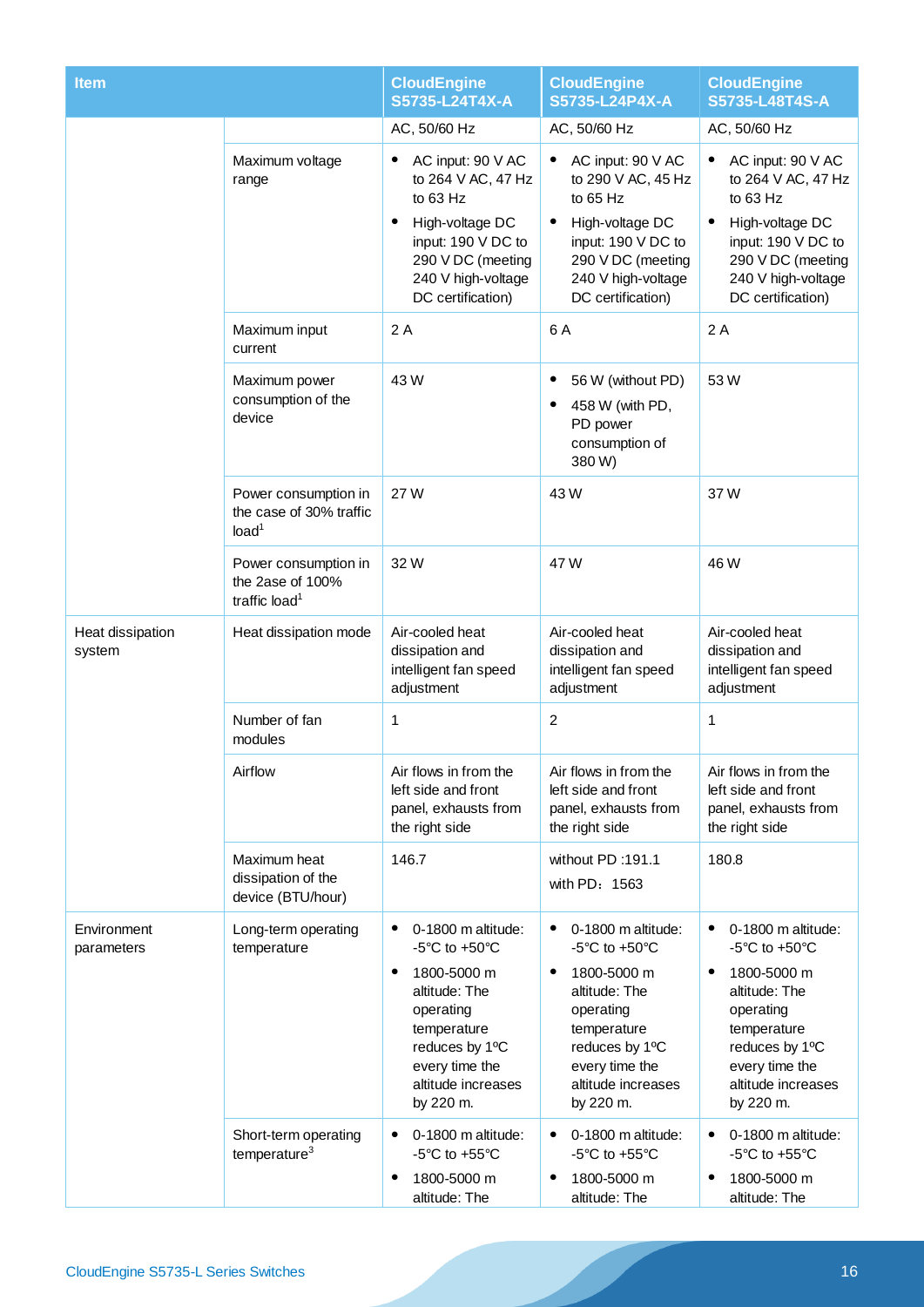| <b>Item</b>   |                                                          | <b>CloudEngine</b><br>S5735-L24T4X-A                                                              | <b>CloudEngine</b><br>S5735-L24P4X-A                                                                         | <b>CloudEngine</b><br>S5735-L48T4S-A                                                                              |
|---------------|----------------------------------------------------------|---------------------------------------------------------------------------------------------------|--------------------------------------------------------------------------------------------------------------|-------------------------------------------------------------------------------------------------------------------|
|               |                                                          | operating<br>temperature<br>reduces by 1°C<br>every time the<br>altitude increases<br>by 220 m.   | operating<br>temperature<br>reduces by 1°C<br>every time the<br>altitude increases<br>by 220 m.              | operating<br>temperature<br>reduces by 1°C<br>every time the<br>altitude increases<br>by 220 m.                   |
|               | Storage temperature                                      | -40 $^{\circ}$ C to +70 $^{\circ}$ C                                                              | -40 $^{\circ}$ C to +70 $^{\circ}$ C                                                                         | -40 $^{\circ}$ C to +70 $^{\circ}$ C                                                                              |
|               | Relative humidity                                        | 5%-95%(non-<br>condensing)                                                                        | 5%-95%(non-<br>condensing)                                                                                   | 5%-95%(non-<br>condensing)                                                                                        |
|               | Operating altitude                                       | 5000 m                                                                                            | 5000 m                                                                                                       | 5000 m                                                                                                            |
|               | Noise under normal<br>temperature (sound<br>power)       | 50.8 dB(A)                                                                                        | 57.7 dB(A)                                                                                                   | 53.3dB (A)                                                                                                        |
|               | Noise under high<br>temperature (sound<br>power)         | 71 dB(A)                                                                                          | 74.2 dB(A)                                                                                                   | 71.5dB (A)                                                                                                        |
|               | Noise under normal<br>temperature (sound<br>pressure)    | 36 dB(A)                                                                                          | 43 $dB(A)$                                                                                                   | 38.5dB (A)                                                                                                        |
|               | Surge protection<br>specification (RJ45<br>service port) | ±7 kV in common<br>mode                                                                           | ±7 kV in common<br>mode                                                                                      | ±7 kV in common<br>mode                                                                                           |
|               | Surge protection<br>specification (power<br>port)        | Differential mode:<br>$\bullet$<br>$± 6$ kV<br>$\bullet$<br>Common mode: ±6<br>kV                 | Differential mode:<br>$\bullet$<br>$± 6$ kV<br>Common mode: ±6<br>kV                                         | Differential mode:<br>$\bullet$<br>$± 6$ kV<br>Common mode: ±6<br>kV                                              |
| Reliability   | MTBF (year) <sup>2</sup>                                 | 50.68                                                                                             | 57.07                                                                                                        | 46.36                                                                                                             |
|               | MTTR (hour)                                              | 2.37                                                                                              | 2.1                                                                                                          | 2.59                                                                                                              |
|               | Availability                                             | >0.99999                                                                                          | >0.99999                                                                                                     | >0.99999                                                                                                          |
| Certification |                                                          | <b>EMC</b> certification<br>٠<br>Safety certification<br>٠<br>Manufacturing<br>٠<br>certification | <b>EMC</b> certification<br>Safety certification<br>$\bullet$<br>Manufacturing<br>$\bullet$<br>certification | <b>EMC</b> certification<br>٠<br>Safety certification<br>$\bullet$<br>Manufacturing<br>$\bullet$<br>certification |

#### Hardware specifications of CloudEngine S5735-L48T4X-A/-L48P4X-A/-L32ST4X-A models

| <b>Item</b>             |                                         | <b>CloudEngine</b><br>S5735-L48T4X-A | <b>CloudEngine</b><br>S5735-L48P4X-A | <b>CloudEngine</b><br>S5735-L32ST4X-A |
|-------------------------|-----------------------------------------|--------------------------------------|--------------------------------------|---------------------------------------|
| Physical specifications | Dimensions (H x W x<br>D)               | 43.6 mm x 442 mm x<br>220 mm         | 43.6 mm x 442 mm x<br>420 mm         | 43.6 mm x 442 mm x<br>220 mm          |
|                         | Chassis height                          | 1 <sub>U</sub>                       | 1 U                                  | 1 U                                   |
|                         | Chassis weight<br>(including packaging) | 4.42 kg                              | 8.7 kg                               | 4.31 kg                               |
| Fixed port              | GE port                                 | 48                                   | 48                                   | 32                                    |
|                         | 10GE port                               | 4                                    | 4                                    | 4                                     |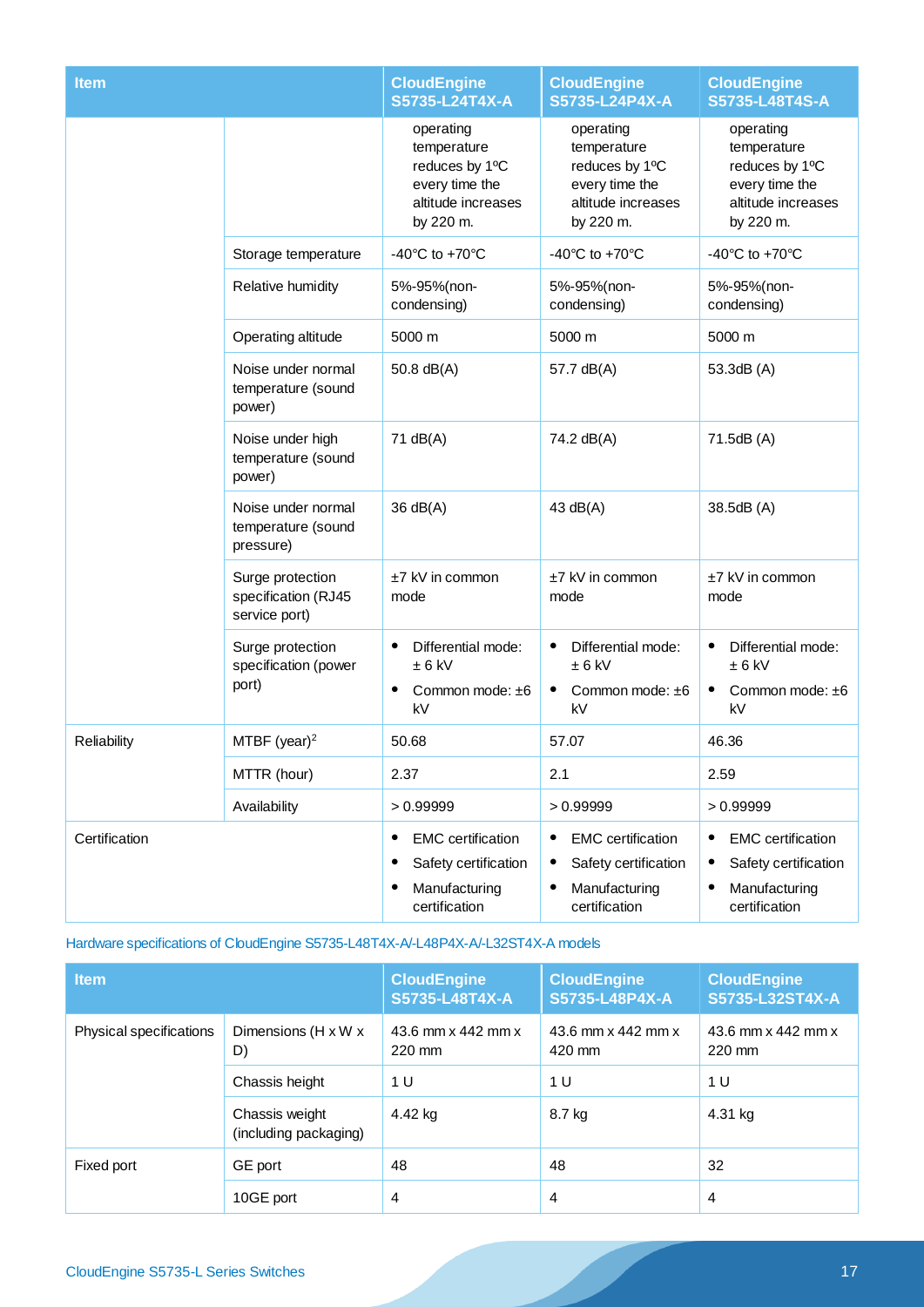| <b>Item</b>                |                                                                       | <b>CloudEngine</b><br>S5735-L48T4X-A                                                                                                                         | <b>CloudEngine</b><br>S5735-L48P4X-A                                                                                                                                                     | <b>CloudEngine</b><br>S5735-L32ST4X-A                                                                                                                                                  |
|----------------------------|-----------------------------------------------------------------------|--------------------------------------------------------------------------------------------------------------------------------------------------------------|------------------------------------------------------------------------------------------------------------------------------------------------------------------------------------------|----------------------------------------------------------------------------------------------------------------------------------------------------------------------------------------|
| Management port            | Console port (RJ45)                                                   | Supported                                                                                                                                                    | Supported                                                                                                                                                                                | Supported                                                                                                                                                                              |
|                            | USB port                                                              | <b>USB 2.0</b>                                                                                                                                               | <b>USB 2.0</b>                                                                                                                                                                           | <b>USB 2.0</b>                                                                                                                                                                         |
| CPU                        | Frequency                                                             | 1000 MHz                                                                                                                                                     | 1000 MHz                                                                                                                                                                                 | 1000 MHz                                                                                                                                                                               |
|                            | Core                                                                  | $\overline{\mathbf{4}}$                                                                                                                                      | 4                                                                                                                                                                                        | $\overline{\mathbf{4}}$                                                                                                                                                                |
| Storage                    | Memory (RAM)                                                          | $1$ GB                                                                                                                                                       | 1 GB                                                                                                                                                                                     | 1 GB                                                                                                                                                                                   |
|                            | Flash memory                                                          | Hardware: 512 MB, of<br>which 306 MB is<br>available for users                                                                                               | Hardware: 512 MB, of<br>which 306 MB is<br>available for users                                                                                                                           | Hardware: 512 MB, of<br>which 306 MB is<br>available for users                                                                                                                         |
| Power supply system        | Power supply type                                                     | Built-in AC power                                                                                                                                            | 1000 W AC PoE                                                                                                                                                                            | <b>Built-in AC</b>                                                                                                                                                                     |
|                            | Rated voltage range                                                   | 100 V AC to 240 V<br>AC, 50/60 Hz                                                                                                                            | AC input: 100 V AC to<br>240 V AC, 50/60 Hz                                                                                                                                              | 100 V AC to 240 V<br>AC, 50/60 Hz                                                                                                                                                      |
|                            | Maximum voltage<br>range                                              | AC input: 90 V AC<br>to 264 V AC, 47 Hz<br>to 63 Hz<br>High-voltage DC<br>input: 190 V DC to<br>290 V DC (meeting<br>240 V high-voltage<br>DC certification) | AC input: 90 V AC<br>$\bullet$<br>to 290 V AC, 45 Hz<br>to $65$ Hz<br>$\bullet$<br>High-voltage DC<br>input: 190 V DC to<br>290 V DC (meeting<br>240 V high-voltage<br>DC certification) | AC input: 90 V AC<br>$\bullet$<br>to 264 V AC, 47 Hz<br>to 63 Hz<br>$\bullet$<br>High-voltage DC<br>input: 190 V DC to<br>290 V DC (meeting<br>240 V high-voltage<br>DC certification) |
|                            | Maximum input<br>current                                              | 2 A                                                                                                                                                          | 8 A                                                                                                                                                                                      | 2A                                                                                                                                                                                     |
|                            | Maximum power<br>consumption of the<br>device                         | 54 W                                                                                                                                                         | 80 W (without PD)<br>$\bullet$<br>914 W (with PD,<br>PD power<br>consumption of<br>874W)                                                                                                 | 65 W                                                                                                                                                                                   |
|                            | Power consumption in<br>the case of 30% traffic<br>load <sup>1</sup>  | 39W                                                                                                                                                          | 59W                                                                                                                                                                                      | 46 W                                                                                                                                                                                   |
|                            | Power consumption in<br>the case of 100%<br>traffic load <sup>1</sup> | 48 W                                                                                                                                                         | 68W                                                                                                                                                                                      | 48 W                                                                                                                                                                                   |
| Heat dissipation<br>system | Heat dissipation mode                                                 | Air-cooled heat<br>dissipation and<br>intelligent fan speed<br>adjustment                                                                                    | Air-cooled heat<br>dissipation and<br>intelligent fan speed<br>adjustment                                                                                                                | Air-cooled heat<br>dissipation and<br>intelligent fan speed<br>adjustment                                                                                                              |
|                            | Number of fan<br>modules                                              | 1                                                                                                                                                            | $\overline{2}$                                                                                                                                                                           | 2                                                                                                                                                                                      |
|                            | Airflow                                                               | Air flows in from the<br>left side and front<br>panel, exhausts from<br>the right side                                                                       | Air flows in from the<br>left, right sides and<br>front panel, exhausts<br>from the rear panel                                                                                           | Air flows in from the<br>left side and front<br>panel, exhausts from<br>the right side                                                                                                 |
|                            | Maximum heat<br>dissipation of the<br>device (BTU/hour)               | 184.3                                                                                                                                                        | Without PDs:<br>262.7<br>With PDs: 5667                                                                                                                                                  | 221.8                                                                                                                                                                                  |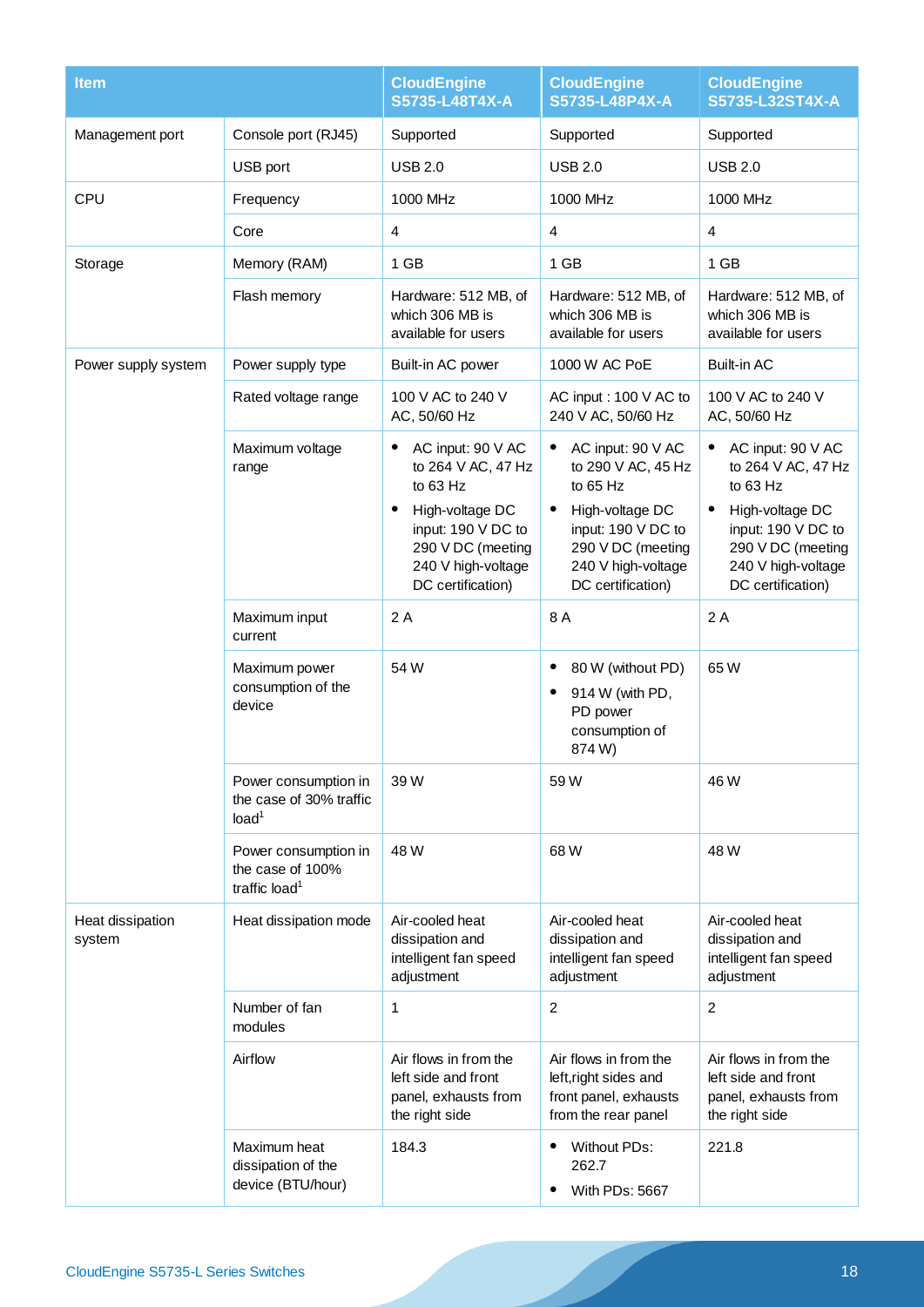| <b>Item</b>               |                                                          | <b>CloudEngine</b><br>S5735-L48T4X-A                                                                                                                                                                                                   | <b>CloudEngine</b><br>S5735-L48P4X-A                                                                                                                                                                                 | <b>CloudEngine</b><br>S5735-L32ST4X-A                                                                                                                                                                                                  |
|---------------------------|----------------------------------------------------------|----------------------------------------------------------------------------------------------------------------------------------------------------------------------------------------------------------------------------------------|----------------------------------------------------------------------------------------------------------------------------------------------------------------------------------------------------------------------|----------------------------------------------------------------------------------------------------------------------------------------------------------------------------------------------------------------------------------------|
| Environment<br>parameters | Long-term operating<br>temperature                       | 0-1800 m altitude:<br>$\bullet$<br>-5 $\mathrm{^{\circ}C}$ to +50 $\mathrm{^{\circ}C}$<br>1800-5000 m<br>$\bullet$<br>altitude: The<br>operating<br>temperature<br>reduces by 1°C<br>every time the<br>altitude increases<br>by 220 m. | 0-1800 m altitude:<br>$\bullet$<br>$-5^{\circ}$ C to $+50^{\circ}$ C<br>1800-5000 m<br>$\bullet$<br>altitude: The<br>operating<br>temperature<br>reduces by 1°C<br>every time the<br>altitude increases<br>by 220 m. | 0-1800 m altitude:<br>$\bullet$<br>-5 $\mathrm{^{\circ}C}$ to +50 $\mathrm{^{\circ}C}$<br>1800-5000 m<br>$\bullet$<br>altitude: The<br>operating<br>temperature<br>reduces by 1°C<br>every time the<br>altitude increases<br>by 220 m. |
|                           | Short-term operating<br>temperature <sup>3</sup>         | 0-1800 m altitude:<br>$-5^{\circ}$ C to $+55^{\circ}$ C<br>1800-5000 m<br>$\bullet$<br>altitude: The<br>operating<br>temperature<br>reduces by 1°C<br>every time the<br>altitude increases<br>by 220 m.                                | 0-1800 m altitude:<br>٠<br>$-5^{\circ}$ C to $+55^{\circ}$ C<br>1800-5000 m<br>$\bullet$<br>altitude: The<br>operating<br>temperature<br>reduces by 1°C<br>every time the<br>altitude increases<br>by 220 m.         | 0-1800 m altitude:<br>$\bullet$<br>$-5^{\circ}$ C to $+55^{\circ}$ C<br>1800-5000 m<br>٠<br>altitude: The<br>operating<br>temperature<br>reduces by 1°C<br>every time the<br>altitude increases<br>by 220 m.                           |
|                           | Storage temperature                                      | -40 $^{\circ}$ C to +70 $^{\circ}$ C                                                                                                                                                                                                   | -40 $^{\circ}$ C to +70 $^{\circ}$ C                                                                                                                                                                                 | -40 $^{\circ}$ C to +70 $^{\circ}$ C                                                                                                                                                                                                   |
|                           | Relative humidity                                        | 5%-95%(non-<br>condensing)                                                                                                                                                                                                             | 5%-95%(non-<br>condensing)                                                                                                                                                                                           | 5%-95%(non-<br>condensing)                                                                                                                                                                                                             |
|                           | Operating altitude                                       | 5000 m                                                                                                                                                                                                                                 | 5000 m                                                                                                                                                                                                               | 5000 m                                                                                                                                                                                                                                 |
|                           | Noise under normal<br>temperature (sound<br>power)       | 53.3dB (A)                                                                                                                                                                                                                             | 58.9dB (A)                                                                                                                                                                                                           | 53.3 dB(A)                                                                                                                                                                                                                             |
|                           | Noise under high<br>temperature (sound<br>power)         | 71.5dB (A)                                                                                                                                                                                                                             | 75dB (A)                                                                                                                                                                                                             | 74.5 dB(A)                                                                                                                                                                                                                             |
|                           | Noise under normal<br>temperature (sound<br>pressure)    | 38.5dB (A)                                                                                                                                                                                                                             | 43.8dB (A)                                                                                                                                                                                                           | 38.5 dB(A)                                                                                                                                                                                                                             |
|                           | Surge protection<br>specification (RJ45<br>service port) | ±7 kV in common<br>mode                                                                                                                                                                                                                | ±7 kV in common<br>mode                                                                                                                                                                                              | ±7 kV in common<br>mode                                                                                                                                                                                                                |
|                           | Surge protection<br>specification (power<br>port)        | ٠<br>Differential mode:<br>$± 6$ kV<br>Common mode: $±6$<br>٠<br>kV                                                                                                                                                                    | Differential mode:<br>٠<br>$± 6$ kV<br>Common mode: ±6<br>kV                                                                                                                                                         | $\bullet$<br>Differential mode:<br>$± 6$ kV<br>Common mode: $±6$<br>kV                                                                                                                                                                 |
| Reliability               | MTBF (year) <sup>2</sup>                                 | 41.48                                                                                                                                                                                                                                  | 61.7                                                                                                                                                                                                                 | 85.87                                                                                                                                                                                                                                  |
|                           | MTTR (hour)                                              | 2.89                                                                                                                                                                                                                                   | 1.94                                                                                                                                                                                                                 | 1.4                                                                                                                                                                                                                                    |
|                           | Availability                                             | >0.99999                                                                                                                                                                                                                               | >0.99999                                                                                                                                                                                                             | >0.99999                                                                                                                                                                                                                               |
| Certification             |                                                          | <b>EMC</b> certification<br>Safety certification<br>Manufacturing<br>certification                                                                                                                                                     | <b>EMC</b> certification<br>Safety certification<br>Manufacturing<br>$\bullet$<br>certification                                                                                                                      | <b>EMC</b> certification<br>Safety certification<br>Manufacturing<br>٠<br>certification                                                                                                                                                |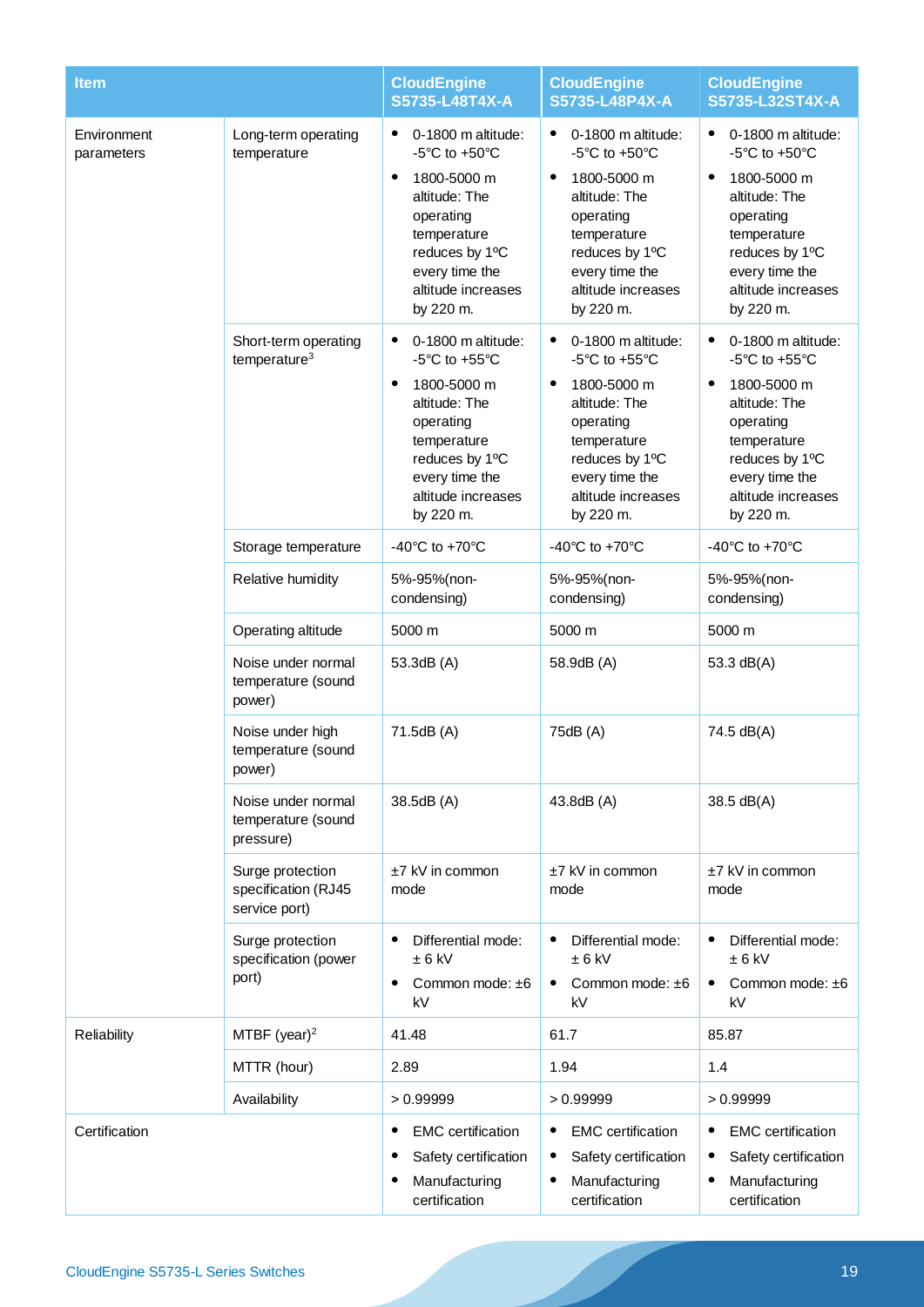1: The power consumption under different load conditions is calculated according to the ATIS standard. Additionally, the EEE function is enabled and there is no PoE power output.

2: The reliability parameter values are calculated based on the typical configuration of the device. The parameter values vary according to the modules configured by the customer.

3: Short term indicates that the successive operating time is no more than 96 hours, the total operating time is no more than 360 hours, or the number of times the operating temperature is over 45°C is no more than 15 in a year.

# **Networking and Applications**

CloudEngine S5735-L provides PoE, voice VLAN, NAC, and other functions, achieving gigabit-to-the-desktop access.



# **Safety and Regulatory Compliance**

Safety and regulatory compliance of the CloudEngine S5735-L series

| <b>Certification</b><br><b>Category</b> | <b>Description</b>                                                                                                                             |
|-----------------------------------------|------------------------------------------------------------------------------------------------------------------------------------------------|
| Safety                                  | IEC 60950-1<br>٠<br>EN 60950-1/A11/A12<br>٠<br>UL 60950-1<br>٠<br>CSA C22.2 No 60950-1<br>٠<br>AS/NZS 60950.1<br>$\bullet$<br>CNS 14336-1<br>٠ |
| Laser safety                            | IEC60825-1<br>٠<br>IEC60825-2<br>٠<br>EN60825-1<br>٠<br>EN60825-2<br>٠                                                                         |
| Electromagnetic                         | CISPR22 Class A<br>٠                                                                                                                           |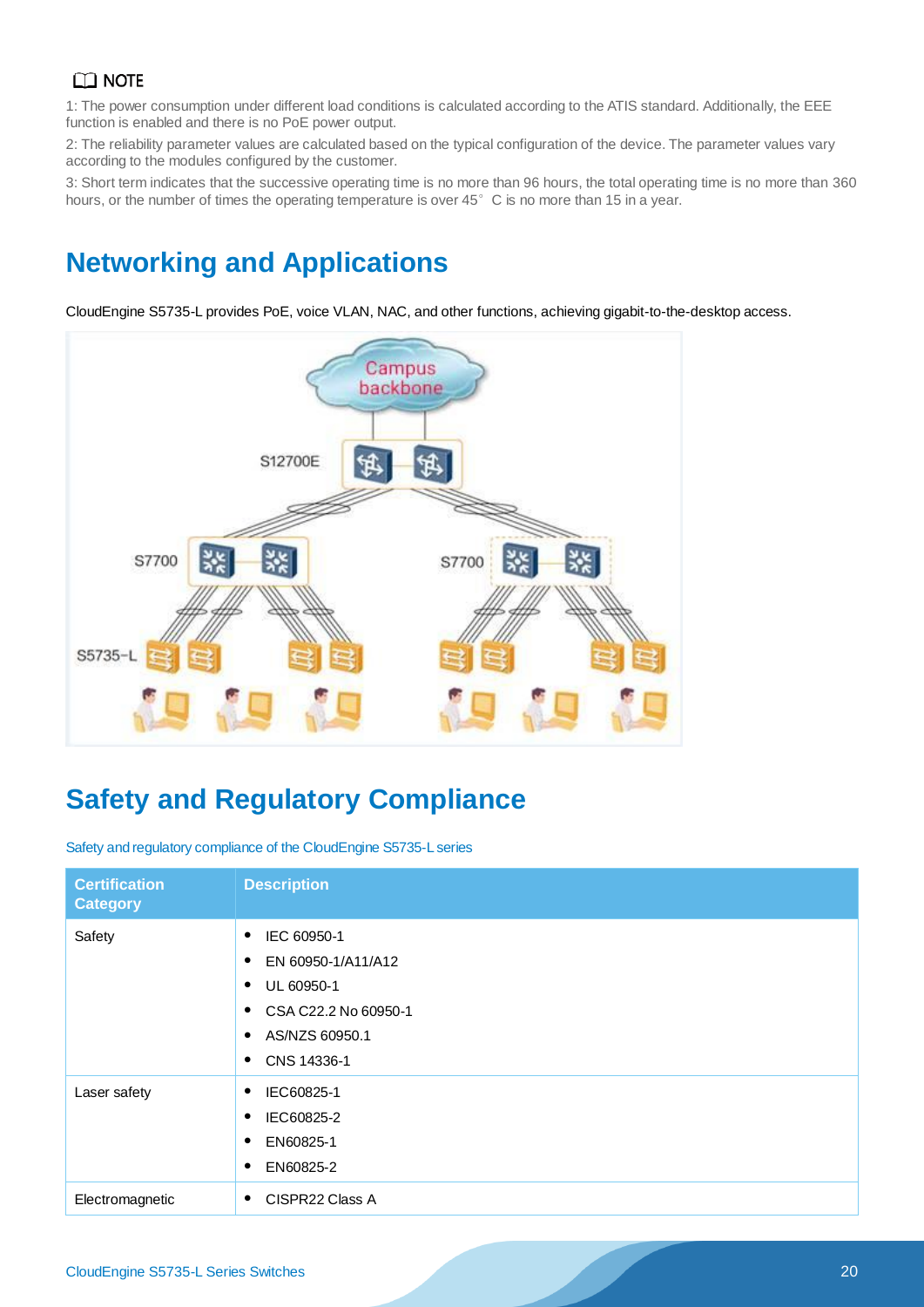| <b>Certification</b><br><b>Category</b> | <b>Description</b>                      |
|-----------------------------------------|-----------------------------------------|
| Compatibility (EMC)                     | CISPR24<br>$\bullet$                    |
|                                         | EN55022 Class A<br>$\bullet$            |
|                                         | EN55024<br>$\bullet$                    |
|                                         | ETSI EN 300 386 Class A<br>٠            |
|                                         | CFR 47 FCC Part 15 Class A<br>$\bullet$ |
|                                         | ICES 003 Class A<br>$\bullet$           |
|                                         | AS/NZS CISPR22 Class A<br>$\bullet$     |
|                                         | <b>VCCI Class A</b><br>$\bullet$        |
|                                         | EN61000-3-2<br>$\bullet$                |
|                                         | EN61000-3-3<br>$\bullet$                |
|                                         | IEC61000-4-2<br>$\bullet$               |
|                                         | <b>ITU-T K 20</b><br>$\bullet$          |
|                                         | ITU-T K 21<br>$\bullet$                 |
|                                         | ITU-T K 44<br>٠                         |
|                                         | CNS13438<br>$\bullet$                   |
| Environment                             | <b>RoHS</b><br>$\bullet$                |
|                                         | <b>REACH</b><br>٠                       |
|                                         | WEEE<br>$\bullet$                       |

- EMC: electromagnetic compatibility
- CISPR: International Special Committee on Radio Interference
- EN: European Standard
- ETSI: European Telecommunications Standards Institute
- CFR: Code of Federal Regulations
- FCC: Federal Communication Commission
- IEC: International Electrotechnical Commission
- AS/NZS: Australian/New Zealand Standard
- VCCI: Voluntary Control Council for Interference
- UL: Underwriters Laboratories
- CSA: Canadian Standards Association
- IEEE: Institute of Electrical and Electronics Engineers
- RoHS: restriction of the use of certain hazardous substances
- REACH: Registration Evaluation Authorization and Restriction of Chemicals
- WEEE: Waste Electrical and Electronic Equipment

## **MIB and Standards Compliance**

### Supported MIBs

#### Supported MIBs by the CloudEngine S5735-L series

| <b>Category</b> | <b>MIB</b>                       |
|-----------------|----------------------------------|
| Public MIB      | BRIDGE-MIB                       |
|                 | DISMAN-NSLOOKUP-MIB<br>$\bullet$ |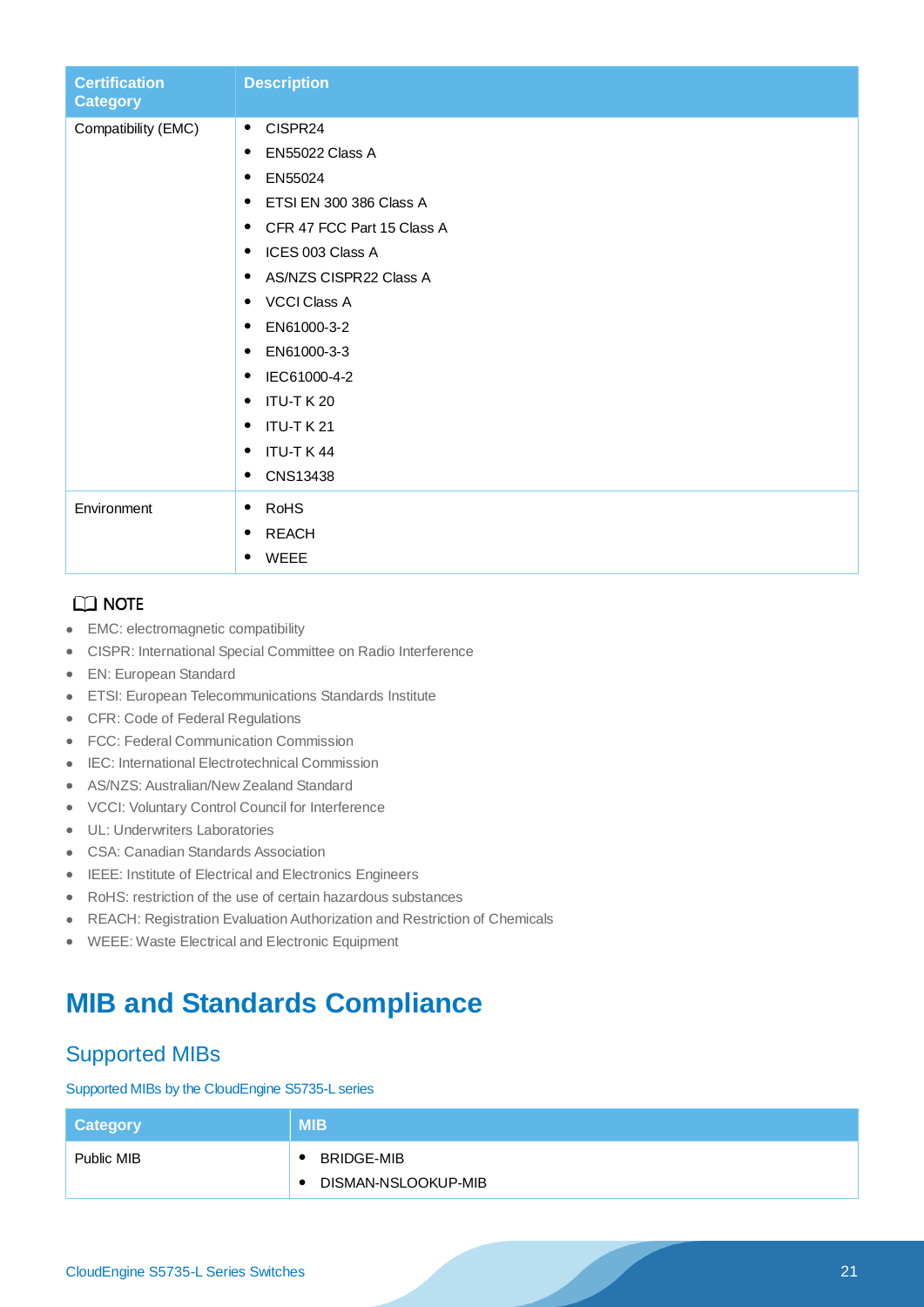| <b>Category</b>        | <b>MIB</b>                          |
|------------------------|-------------------------------------|
|                        | • DISMAN-PING-MIB                   |
|                        | • DISMAN-TRACEROUTE-MIB             |
|                        | • ENTITY-MIB                        |
|                        | • EtherLike-MIB                     |
|                        | $\bullet$ IF-MIB                    |
|                        | • IP-FORWARD-MIB                    |
|                        | $\bullet$ IPv6-MIB                  |
|                        | • LAG-MIB                           |
|                        | • LLDP-EXT-DOT1-MIB                 |
|                        | • LLDP-EXT-DOT3-MIB                 |
|                        | • LLDP-MIB                          |
|                        | • NOTIFICATION-LOG-MIB              |
|                        | • NQA-MIB                           |
|                        | • P-BRIDGE-MIB                      |
|                        | • Q-BRIDGE-MIB                      |
|                        | $\bullet$ RFC1213-MIB               |
|                        | • RMON-MIB                          |
|                        | • SAVI-MIB                          |
|                        | • SNMP-FRAMEWORK-MIB                |
|                        | • SNMP-MPD-MIB                      |
|                        | • SNMP-NOTIFICATION-MIB             |
|                        | • SNMP-TARGET-MIB                   |
|                        | • SNMP-USER-BASED-SM-MIB            |
|                        | • SNMPv2-MIB                        |
|                        | • SNMP-VIEW-BASED-ACM-MIB           |
|                        | <b>TCP-MIB</b><br>$\bullet$         |
|                        | • UDP-MIB                           |
| Huawei-proprietary MIB | • HUAWEI-AAA-MIB                    |
|                        | • HUAWEI-ACL-MIB                    |
|                        | • HUAWEI-ALARM-MIB                  |
|                        | · HUAWEI-ALARM-RELIABILITY-MIB      |
|                        | • HUAWEI-BASE-TRAP-MIB              |
|                        | • HUAWEI-BRAS-RADIUS-MIB            |
|                        | • HUAWEI-BRAS-SRVCFG-EAP-MIB        |
|                        | • HUAWEI-BRAS-SRVCFG-STATICUSER-MIB |
|                        | • HUAWEI-CBQOS-MIB                  |
|                        | • HUAWEI-CDP-COMPLIANCE-MIB         |
|                        | • HUAWEI-CONFIG-MAN-MIB             |
|                        | • HUAWEI-CPU-MIB                    |
|                        | • HUAWEI-DAD-TRAP-MIB               |
|                        | • HUAWEI-DATASYNC-MIB               |
|                        | • HUAWEI-DEVICE-MIB                 |
|                        | • HUAWEI-DHCPR-MIB                  |
|                        | • HUAWEI-DHCPS-MIB                  |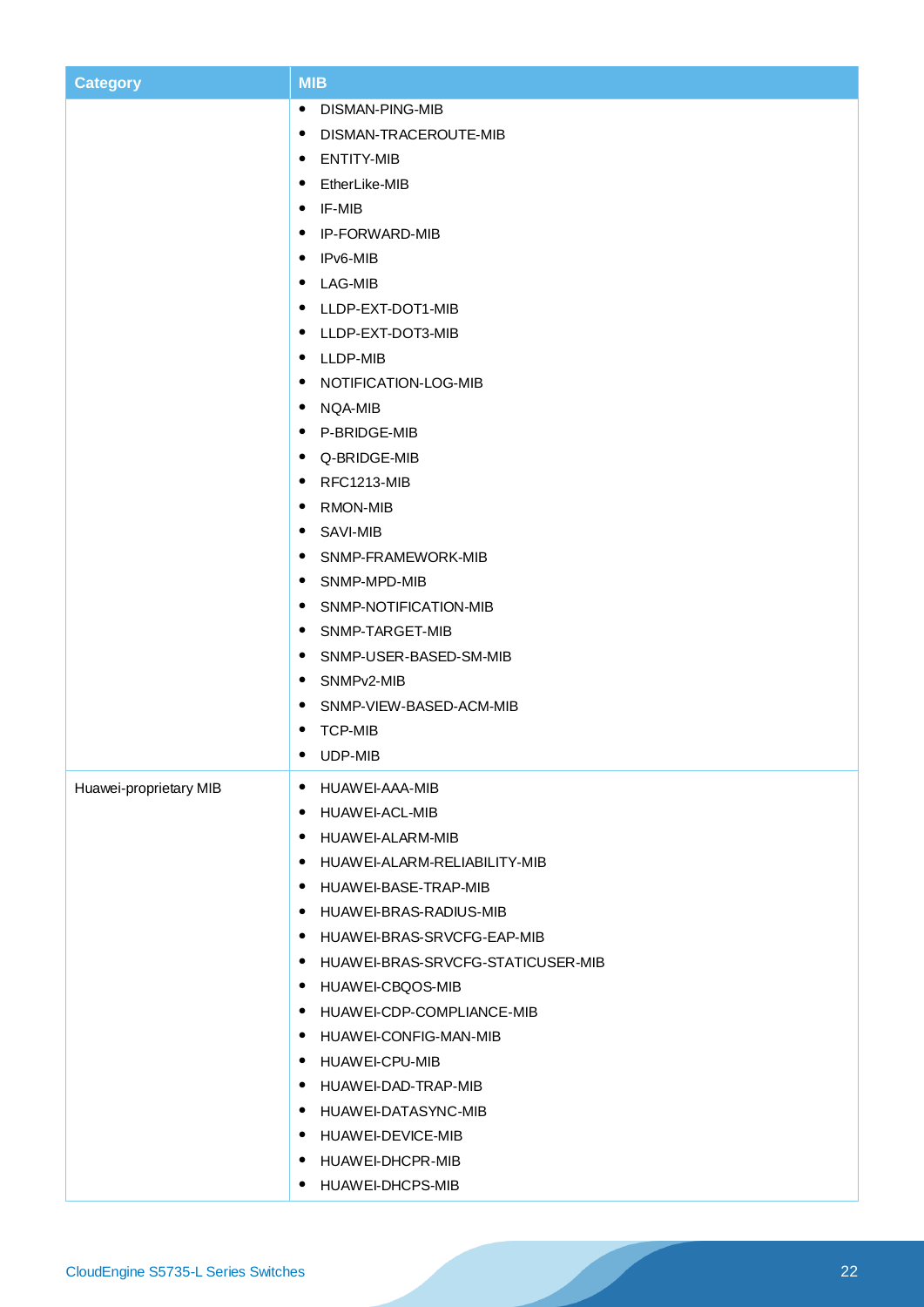| <b>Category</b> | <b>MIB</b>                             |
|-----------------|----------------------------------------|
|                 | HUAWEI-DHCP-SNOOPING-MIB<br>$\bullet$  |
|                 | HUAWEI-DIE-MIB<br>٠                    |
|                 | <b>HUAWEI-DNS-MIB</b><br>٠             |
|                 | HUAWEI-DLDP-MIB<br>٠                   |
|                 | HUAWEI-ERPS-MIB<br>$\bullet$           |
|                 | HUAWEI-ERRORDOWN-MIB<br>٠              |
|                 | HUAWEI-ENERGYMNGT-MIB<br>٠             |
|                 | HUAWEI-EASY-OPERATION-MIB<br>$\bullet$ |
|                 | HUAWEI-ENTITY-EXTENT-MIB<br>٠          |
|                 | HUAWEI-ENTITY-TRAP-MIB<br>٠            |
|                 | HUAWEI-ETHARP-MIB<br>٠                 |
|                 | HUAWEI-ETHOAM-MIB<br>٠                 |
|                 | HUAWEI-FLASH-MAN-MIB<br>٠              |
|                 | HUAWEI-FWD-RES-TRAP-MIB<br>٠           |
|                 | HUAWEI-GARP-APP-MIB<br>٠               |
|                 | HUAWEI-GTL-MIB<br>٠                    |
|                 | HUAWEI-HGMP-MIB<br>٠                   |
|                 | HUAWEI-HWTACACS-MIB<br>٠               |
|                 | HUAWEI-IF-EXT-MIB<br>٠                 |
|                 | HUAWEI-INFOCENTER-MIB<br>٠             |
|                 | HUAWEI-IPPOOL-MIB<br>٠                 |
|                 | HUAWEI-IPV6-MIB<br>٠                   |
|                 | HUAWEI-ISOLATE-MIB<br>٠                |
|                 | HUAWEI-L2IF-MIB<br>٠                   |
|                 | HUAWEI-L2MAM-MIB<br>٠                  |
|                 | HUAWEI-L2VLAN-MIB<br>$\bullet$         |
|                 | HUAWEI_LDT-MIB<br>٠                    |
|                 | • HUAWEI-LLDP-MIB                      |
|                 | • HUAWEI-MAC-AUTHEN-MIB                |
|                 | HUAWEI-MEMORY-MIB<br>٠                 |
|                 | HUAWEI-MFF-MIB<br>٠                    |
|                 | HUAWEI-MFLP-MIB<br>$\bullet$           |
|                 | • HUAWEI-MSTP-MIB                      |
|                 | • HUAWEI-MULTICAST-MIB                 |
|                 | HUAWEI-NTPV3-MIB<br>$\bullet$          |
|                 | • HUAWEI-PERFORMANCE-MIB               |
|                 | • HUAWEI-PERFMGMT-MIB                  |
|                 | • HUAWEI-PORT-MIB                      |
|                 | • HUAWEI-PORTAL-MIB                    |
|                 | HUAWEI-QINQ-MIB                        |
|                 | HUAWEI-RM-EXT-MIB<br>$\bullet$         |
|                 | • HUAWEI-RRPP-MIB                      |
|                 | HUAWEI-SECURITY-MIB<br>$\bullet$       |
|                 | HUAWEI-SEP-MIB<br>٠                    |
|                 | • HUAWEI-SNMP-EXT-MIB                  |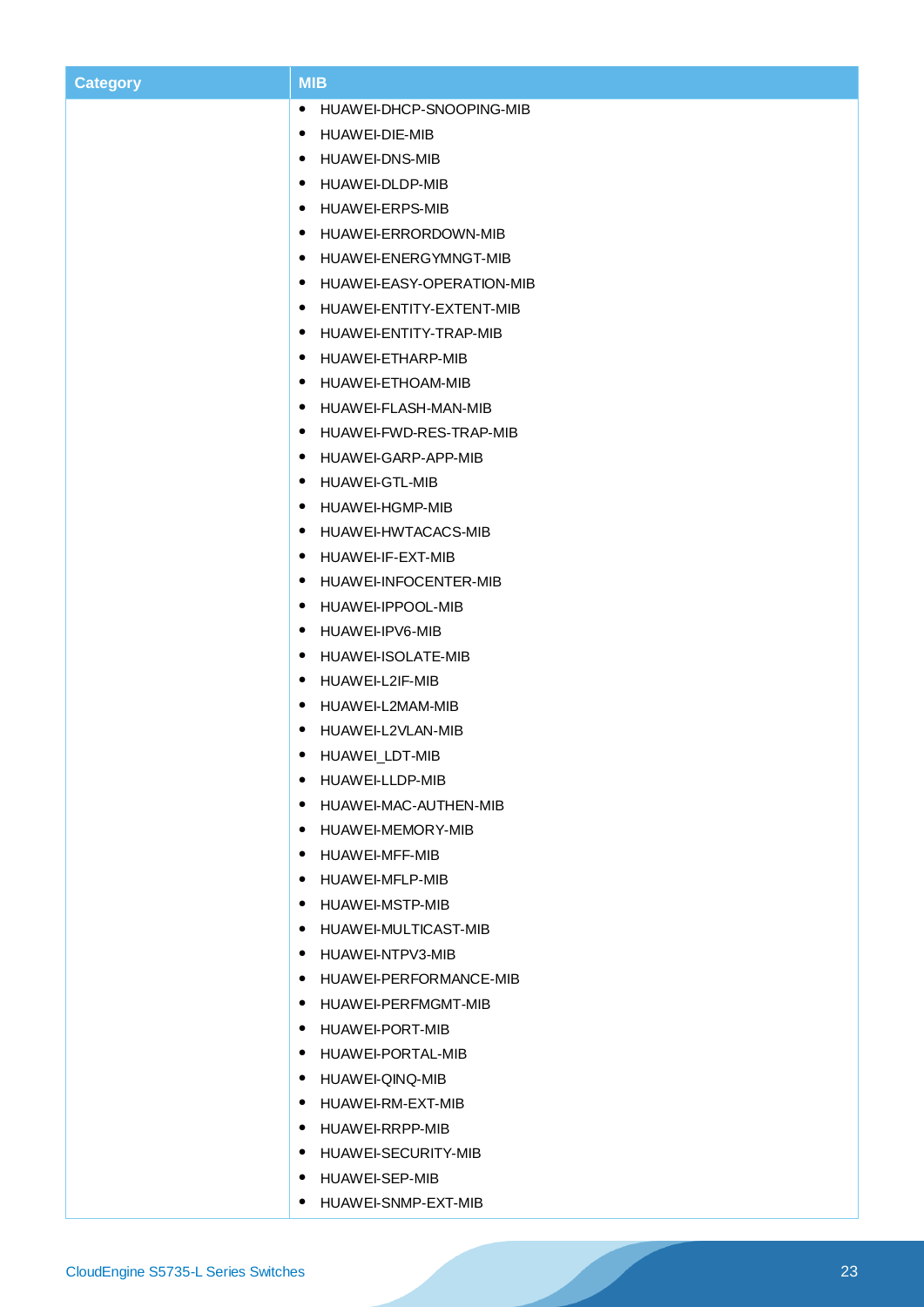| <b>Category</b> | <b>MIB</b>                       |
|-----------------|----------------------------------|
|                 | HUAWEI-SSH-MIB<br>$\bullet$      |
|                 | HUAWEI-STACK-MIB<br>٠            |
|                 | HUAWEI-SWITCH-L2MAM-EXT-MIB<br>٠ |
|                 | HUAWEI-SWITCH-SRV-TRAP-MIB<br>٠  |
|                 | HUAWEI-SYS-MAN-MIB<br>$\bullet$  |
|                 | HUAWEI-TCP-MIB<br>$\bullet$      |
|                 | HUAWEI-TFTPC-MIB<br>٠            |
|                 | HUAWEI-TRNG-MIB<br>٠             |
|                 | HUAWEI-UNIMNG-MIB<br>٠           |
|                 | HUAWEI-USA-MIB<br>٠              |
|                 | HUAWEI-XQOS-MIB<br>$\bullet$     |

For more detailed information of MIBs supported by the CloudEngine S5735-L series, visit [https://support.huawei.com/enterprise/en/switches/s5700-pid-6691579?category=reference-guides&subcategory=mib-reference.](https://support.huawei.com/enterprise/en/switches/s5700-pid-6691579?category=reference-guides&subcategory=mib-reference)

## Standard Compliance

Standard compliance list of the CloudEngine S5735-L series

| <b>Standard</b>     | <b>Standard or Protocol</b>                                             |
|---------------------|-------------------------------------------------------------------------|
| <b>Organization</b> |                                                                         |
| <b>IETF</b>         | RFC 768 User Datagram Protocol (UDP)<br>٠                               |
|                     | RFC 792 Internet Control Message Protocol (ICMP)                        |
|                     | RFC 793 Transmission Control Protocol (TCP)<br>٠                        |
|                     | RFC 826 Ethernet Address Resolution Protocol (ARP)                      |
|                     | RFC 854 Telnet Protocol Specification<br>٠                              |
|                     | RFC 951 Bootstrap Protocol (BOOTP)                                      |
|                     | RFC 959 File Transfer Protocol (FTP)<br>٠                               |
|                     | RFC 1058 Routing Information Protocol (RIP)<br>٠                        |
|                     | RFC 1112 Host extensions for IP multicasting<br>٠                       |
|                     | RFC 1157 A Simple Network Management Protocol (SNMP)                    |
|                     | RFC 1256 ICMP Router Discovery<br>٠                                     |
|                     | RFC 1305 Network Time Protocol Version 3 (NTP)                          |
|                     | RFC 1349 Internet Protocol (IP)<br>٠                                    |
|                     | RFC 1493 Definitions of Managed Objects for Bridges                     |
|                     | RFC 1542 Clarifications and Extensions for the Bootstrap Protocol       |
|                     | RFC 1643 Ethernet Interface MIB                                         |
|                     | RFC 1757 Remote Network Monitoring (RMON)                               |
|                     | RFC 1901 Introduction to Community-based SNMPv2<br>$\bullet$            |
|                     | RFC 1902-1907 SNMP v2                                                   |
|                     | RFC 1981 Path MTU Discovery for IP version 6<br>$\bullet$               |
|                     | RFC 2131 Dynamic Host Configuration Protocol (DHCP)<br>٠                |
|                     | RFC 2460 Internet Protocol, Version 6 Specification (IPv6)<br>$\bullet$ |
|                     | RFC 2461 Neighbor Discovery for IP Version 6 (IPv6)                     |
|                     | RFC 2462 IPv6 Stateless Address Auto configuration<br>٠                 |
|                     | RFC 2463 Internet Control Message Protocol for IPv6 (ICMPv6)            |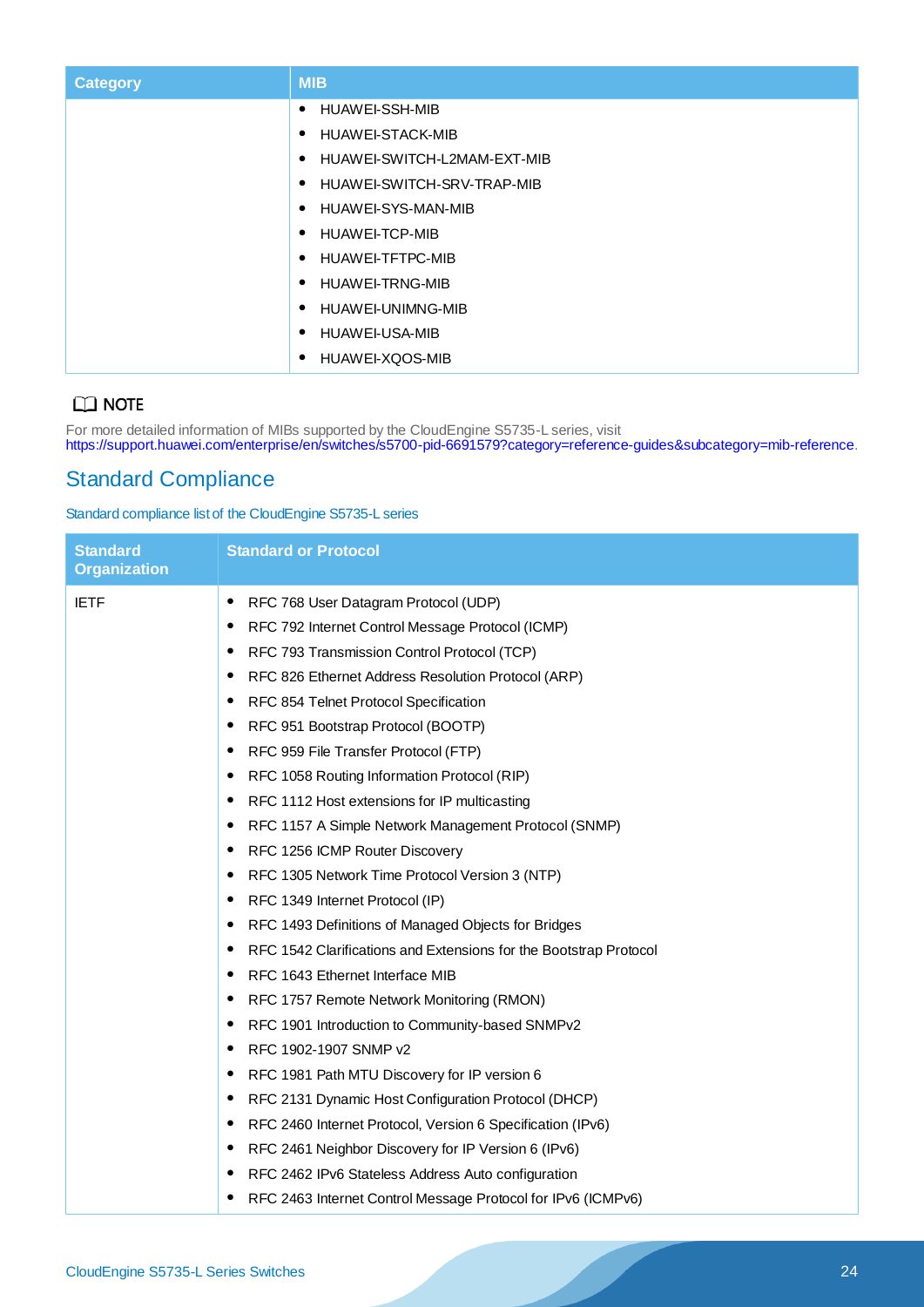| <b>Standard</b><br><b>Organization</b> | <b>Standard or Protocol</b>                                                                                                                                                                                                                                                                                                                                                                                                                                                                                                                                                                                                                                                                                                                                                                                                                                                                                                                                                                                                                                                                                                                                                                                                                                          |
|----------------------------------------|----------------------------------------------------------------------------------------------------------------------------------------------------------------------------------------------------------------------------------------------------------------------------------------------------------------------------------------------------------------------------------------------------------------------------------------------------------------------------------------------------------------------------------------------------------------------------------------------------------------------------------------------------------------------------------------------------------------------------------------------------------------------------------------------------------------------------------------------------------------------------------------------------------------------------------------------------------------------------------------------------------------------------------------------------------------------------------------------------------------------------------------------------------------------------------------------------------------------------------------------------------------------|
|                                        | ٠<br>RFC 2474 Differentiated Services Field (DS Field)<br>RFC 2863 The Interfaces Group MIB<br>٠<br>RFC 2597 Assured Forwarding PHB Group<br>RFC 2598 An Expedited Forwarding PHB<br>$\bullet$<br>RFC 2571 SNMP Management Frameworks<br>$\bullet$<br>RFC 2865 Remote Authentication Dial In User Service (RADIUS)<br>RFC 3046 DHCP Option82<br>$\bullet$<br>RFC 3513 IP Version 6 Addressing Architecture<br>٠<br>RFC 3579 RADIUS Support For EAP<br>$\bullet$<br>draft-grant-tacacs-02 TACACS+<br>٠<br>RFC 6241 Network Configuration Protocol (NETCONF)<br>٠<br>RFC 6020 YANG - A Data Modeling Language for the Network Configuration Protocol<br>٠<br>(NETCONF)                                                                                                                                                                                                                                                                                                                                                                                                                                                                                                                                                                                                 |
| <b>IEEE</b>                            | IEEE 802.1D Media Access Control (MAC) Bridges<br>$\bullet$<br>IEEE 802.1p Traffic Class Expediting and Dynamic Multicast Filtering<br>$\bullet$<br>IEEE 802.1Q Virtual Bridged Local Area Networks<br>$\bullet$<br>IEEE 802.1ad Provider Bridges<br>$\bullet$<br>IEEE 802.2 Logical Link Control<br>٠<br>IEEE Std 802.3 CSMA/CD<br>$\bullet$<br>IEEE Std 802.3ab 1000BASE-T specification<br>$\bullet$<br>IEEE Std 802.3ad Aggregation of Multiple Link Segments<br>$\bullet$<br>IEEE Std 802.3ae 10GE WEN/LAN Standard<br>$\bullet$<br>IEEE Std 802.3x Full Duplex and flow control<br>$\bullet$<br>IEEE Std 802.3z Gigabit Ethernet Standard<br>٠<br>IEEE802.1ax/IEEE802.3ad Link Aggregation<br>$\bullet$<br>IEEE 802.3ah Ethernet in the First Mile<br>٠<br>IEEE 802.1ag Connectivity Fault Management<br>IEEE 802.1ab Link Layer Discovery Protocol<br>$\bullet$<br>IEEE 802.1D Spanning Tree Protocol<br>$\bullet$<br>IEEE 802.1w Rapid Spanning Tree Protocol<br>€<br>IEEE 802.1s Multiple Spanning Tree Protocol<br>$\bullet$<br>IEEE 802.1x Port based network access control protocol<br>٠<br>IEEE 802.3af DTE Power via MIDI<br>€<br>IEEE 802.3at DTE Power via the MDI Enhancements<br>$\bullet$<br>IEEE 802.3az Energy Efficient Ethernet<br>$\bullet$ |
| <b>ITU</b>                             | ITU SG13 Y.17ethoam<br>٠<br>ITU SG13 QoS control Ethernet-Based IP Access<br>ITU-T Y.1731 ETH OAM performance monitor<br>٠                                                                                                                                                                                                                                                                                                                                                                                                                                                                                                                                                                                                                                                                                                                                                                                                                                                                                                                                                                                                                                                                                                                                           |
| <b>MEF</b>                             | MEF 2 Requirements and Framework for Ethernet Service Protection<br>$\bullet$<br>MEF 9 Abstract Test Suite for Ethernet Services at the UNI<br>٠<br>MEF 11 UNI Requirements and Framework<br>٠<br>MEF 15 Requirements for Management of Metro Ethernet Phase 1 Network Elements<br>٠<br>MEF 17 Service OAM Framework and Requirements<br>٠                                                                                                                                                                                                                                                                                                                                                                                                                                                                                                                                                                                                                                                                                                                                                                                                                                                                                                                           |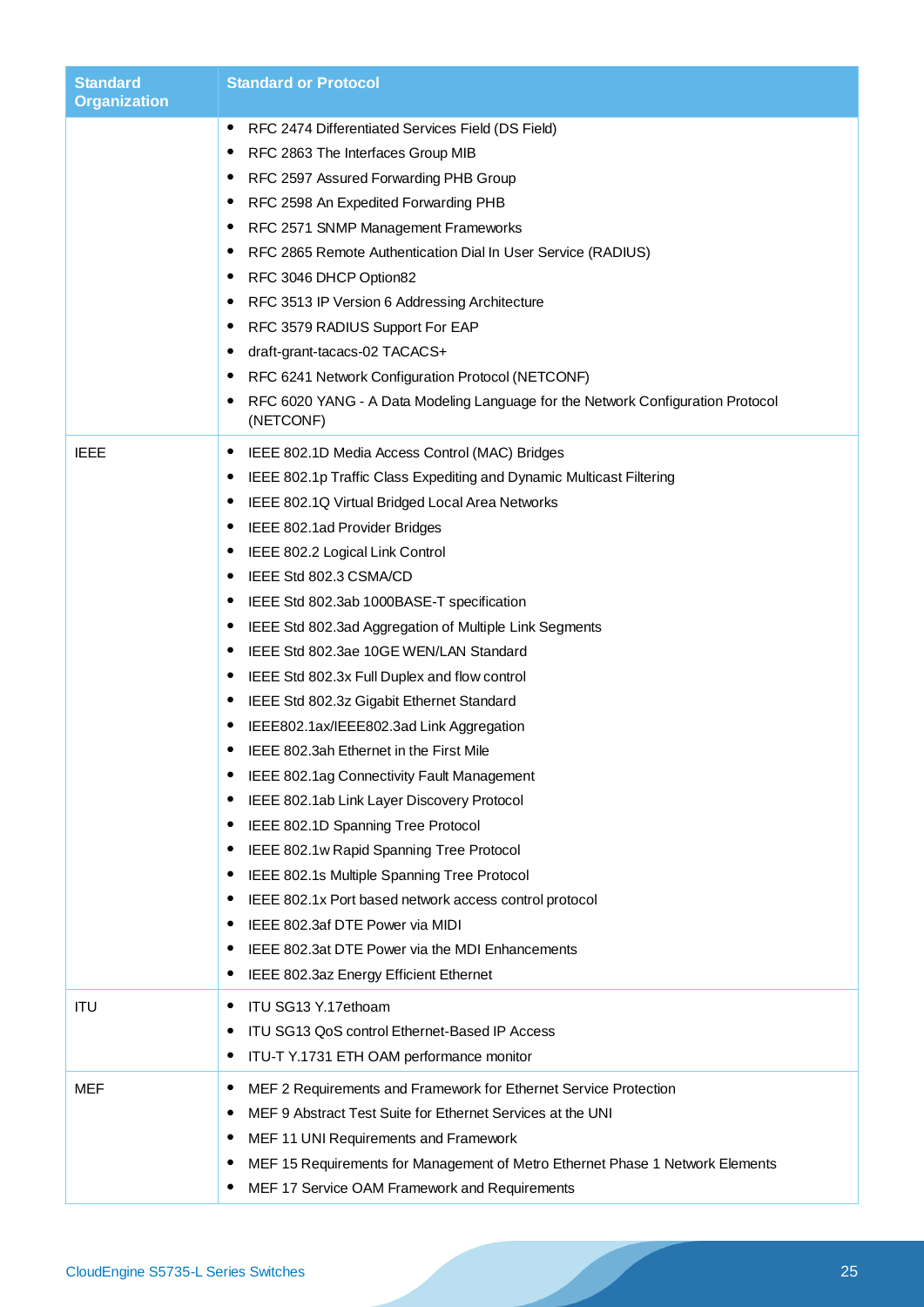| <b>Standard</b><br><b>Organization</b> | <b>Standard or Protocol</b>                              |
|----------------------------------------|----------------------------------------------------------|
|                                        | MEF 20 UNI Type 2 Implementation Agreement               |
|                                        | MEF 23 Class of Service Phase 1 Implementation Agreement |
|                                        | XMODEM/YMODEM Protocol Reference                         |

### $CD$  NOTE

The listed standards and protocols are fully or partially supported by Huawei switches. For details, visit<http://e.huawei.com/en> or contact your local Huawei sales office.

# **Ordering Information**

| <b>Model</b>                          | <b>Product Description</b>                                                                   |
|---------------------------------------|----------------------------------------------------------------------------------------------|
| CloudEngine S5735-<br>$L12T4S-A$      | CloudEngine S5735-L12T4S-A (12 x 10/100/1000BASE-T ports, 4 x GE SFP ports, AC power supply) |
| CloudEngine S5735-                    | CloudEngine S5735-L12P4S-A (12 x 10/100/1000BASE-T ports, 4 x GE SFP ports, PoE+, AC power   |
| $L12P4S-A$                            | supply)                                                                                      |
| CloudEngine S5735-<br>$L24T4S-A$      | CloudEngine S5735-L24T4S-A (24 x 10/100/1000BASE-T ports, 4 x GE SFP ports, AC power supply) |
| CloudEngine S5735-                    | CloudEngine S5735-L24P4S-A (24 x 10/100/1000BASE-T ports, 4 x GE SFP ports, PoE+, AC power   |
| $L24P4S-A$                            | supply)                                                                                      |
| CloudEngine S5735-                    | CloudEngine S5735-L24T4X-A (24 x 10/100/1000BASE-T ports, 4 x 10 GE SFP+ ports, AC power     |
| $L24T4X-A$                            | supply)                                                                                      |
| CloudEngine S5735-                    | CloudEngine S5735-L24P4X-A (24 x 10/100/1000BASE-T ports, 4 x 10 GE SFP+ ports, PoE+, AC     |
| $L24P4X-A$                            | power supply)                                                                                |
| CloudEngine S5735-<br><b>L48T4S-A</b> | CloudEngine S5735-L48T4S-A (48 x 10/100/1000BASE-T ports, 4 x GE SFP ports, AC power supply) |
| CloudEngine S5735-                    | CloudEngine S5735-L48T4X-A (48 x 10/100/1000BASE-T ports, 4 x 10 GE SFP+ ports, AC power     |
| $L48T4X-A$                            | supply)                                                                                      |
| CloudEngine S5735-                    | CloudEngine S5735-L48P4X-A bundle (48 x 10/100/1000BASE-T ports, 4 x 10 GE SFP+ ports,       |
| L48P4X-A                              | PoE+, 1*1000W PoE AC power module)                                                           |
| CloudEngine S5735-                    | CloudEngine S5735-L32ST4X-A (24 x GE SFP ports, 8 *10/100/1000Base-T, 4 x 10 GE SFP+ ports,  |
| L32ST4X-A                             | AC power supply)                                                                             |
| PAC1000S56-CB                         | 1000W AC PoE power module, can be used in CloudEngine S5735-L48P4X-A                         |

# **More Information**

For more information about Huawei Campus Switches, visit [http://e.huawei.com](http://e.huawei.com/) or contact us in the following ways:

- Global service hotline:<http://e.huawei.com/en/service-hotline>
- Logging in to the Huawei Enterprise technical support website:<http://support.huawei.com/enterprise/>
- Sending an email to the customer service mailbox: support\_e@huawei.com